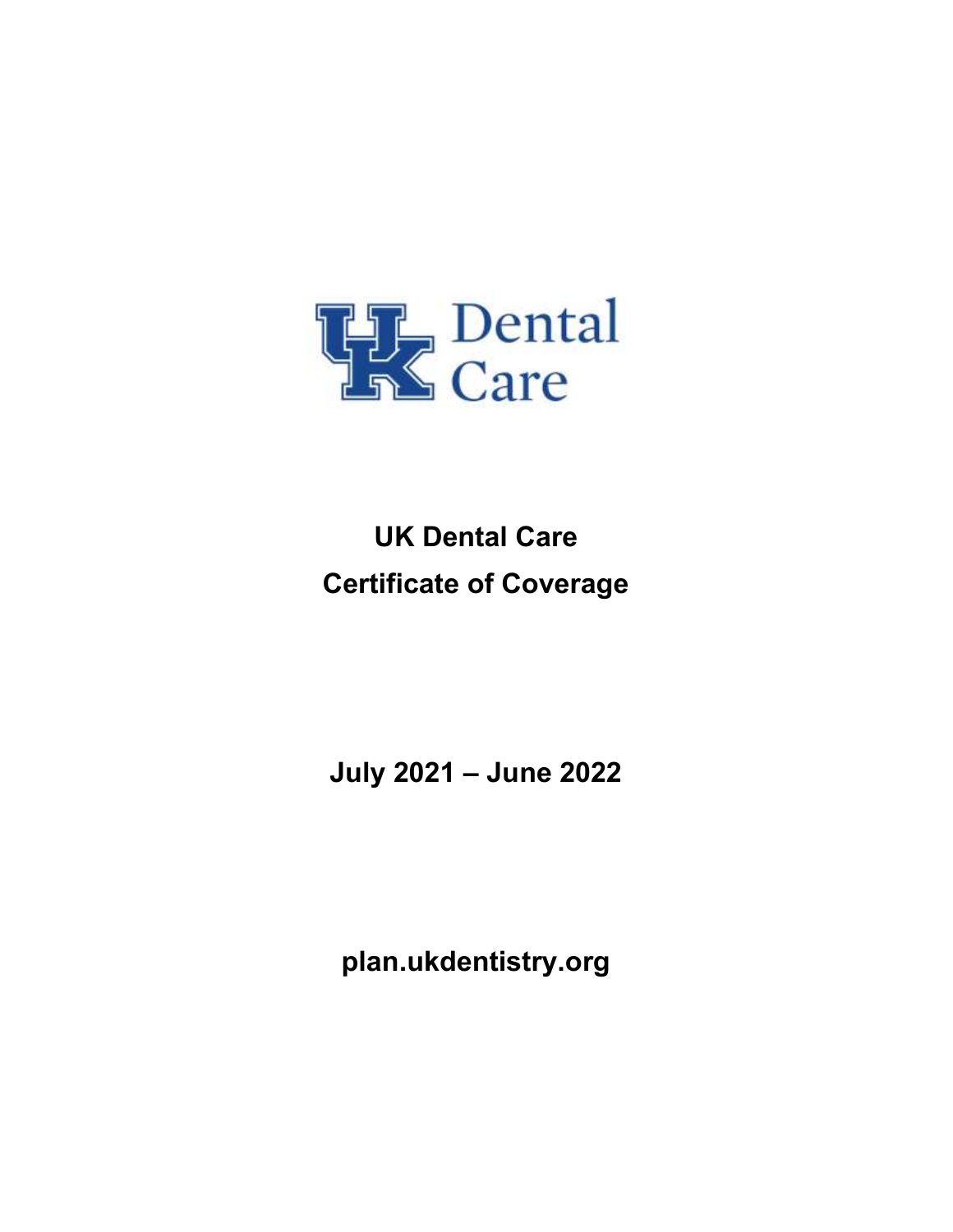

# Certificate of Coverage Employee Benefit Booklet

This Certificate of Coverage ("Certificate") is issued and administered by UK Dental Care (UKDC) for persons who have selected the UK Dental Care plan benefit structure. The benefits specified in this Certificate provided to the University's employees and retirees ("Members") pertain to services performed at UK College of Dentistry facilities and provided by the UK faculty, post-graduate dentists or student dentists participating in UK Dental Care.

By enrolling and accepting benefits under this Certificate, the Member agrees to abide by the rules outlined in this Certificate. Except for emergency dental services, only those dental care services provided, arranged or authorized by UK Dental Care are a benefit under this Certificate. Members are entitled to the services and benefits described in this Certificate in exchange for a periodic prepayment/premium paid by the Members of the UK Dental Care plan group.

Questions regarding this Certificate or any of the benefits provided herein may be addressed to:

> Ann Jarvis UK Dental Care UK College of Dentistry 770 Rose Street Lexington, KY 40536-0297 Ph: (859) 323-8566 ann.jarvis@uky.edu

UK Dental Care, is a benefit structure and provider network available to University of Kentucky employees and their family members through the University's self-insured program. As a self-insured product, it is not a licensed HMO.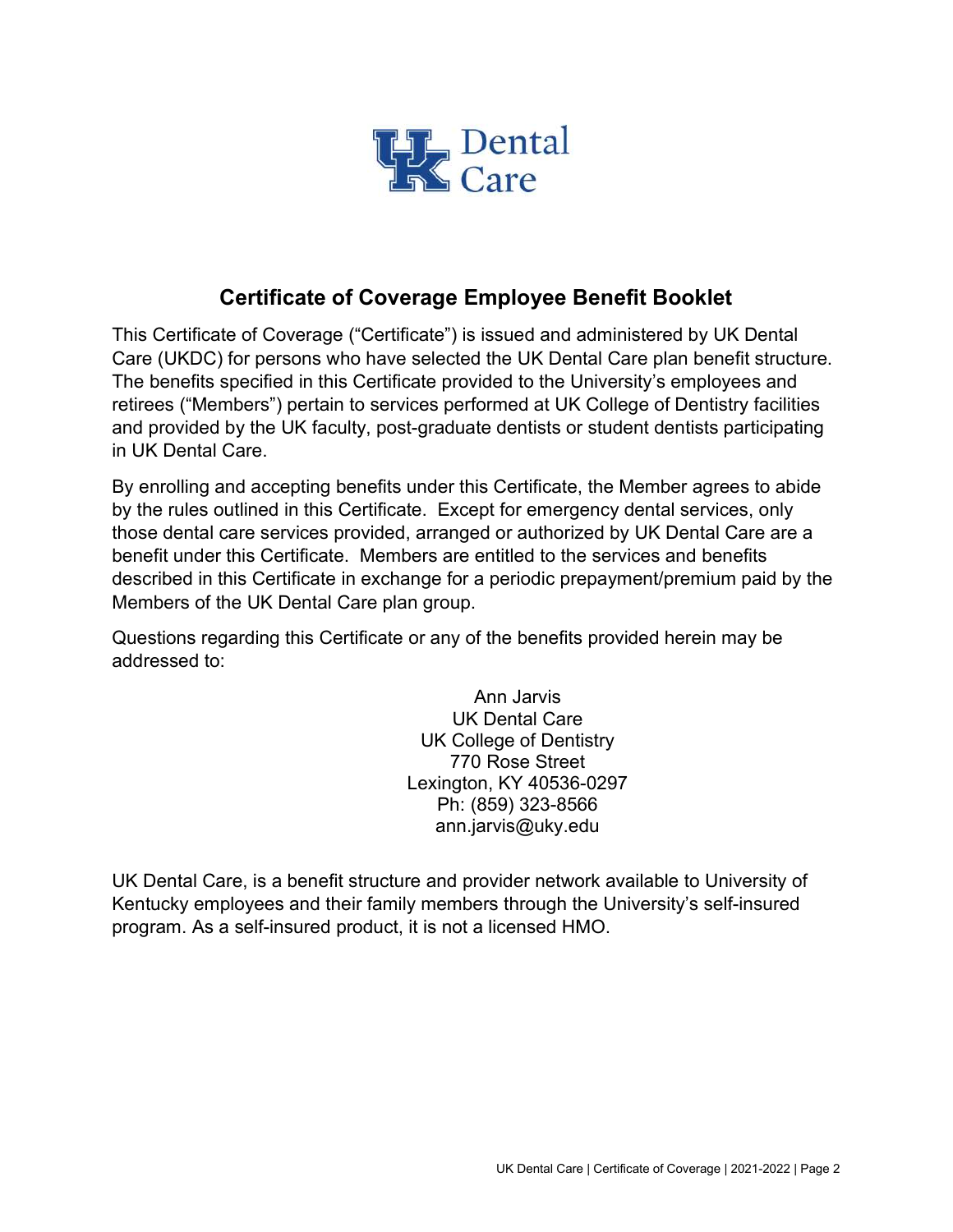# **Table of Contents**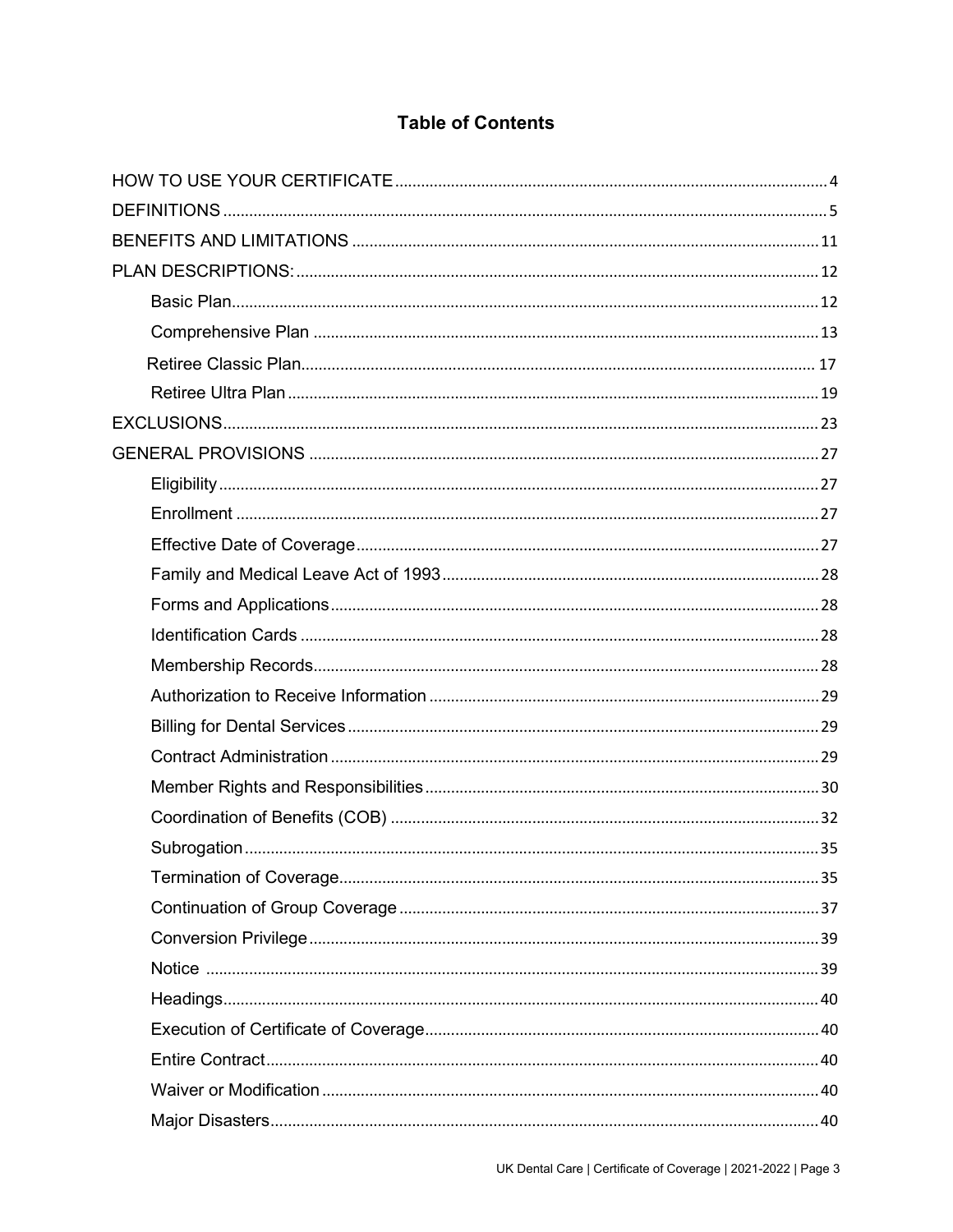# HOW TO USE YOUR CERTIFICATE

### READ YOUR CERTIFICATE CAREFULLY.

Your Certificate gives you a general description of your dental care benefits. THEREFORE, IT IS IMPORTANT TO READ YOUR POLICY. This Certificate is a legal document. The University of Kentucky's Medical Benefits Plan is the University's Plan and this Certificate is subject to its terms and conditions. In the event of conflict, the provisions of the University of Kentucky Medical Benefits Plan will prevail over this Certificate.

#### DEFINITIONS

This section defines words and phrases having special meanings. If a word or phrase starts with a capital letter, it has a special meaning.

#### BENEFITS AND LIMITATIONS

This section explains each type of dental care benefit in your coverage. Each benefit section shows what services are covered and any limitations that may apply to the Covered Service. The Benefits and Limitations section gives you the amount of benefits payable, as well as fees and Co-payment amounts under your Certificate.

#### BENEFITS NOT PROVIDED: EXCLUSIONS

This section lists what is not covered. You should read this section carefully. We want to be sure that you do not expect benefits that are not included in your Certificate.

#### GENERAL PROVISIONS

This section tells how your coverage works. It shows you such things as how to get benefits, how benefits are paid, your relationship with UK Dental Care, how and when your coverage stops, and what privileges you have when your coverage stops.

Many of the questions you might have regarding your dental care coverage can be answered by referring to your Certificate. If you are unable to find the answer to your question, contact a UK Dental Care plan Member Services Representative at (859)323-8566.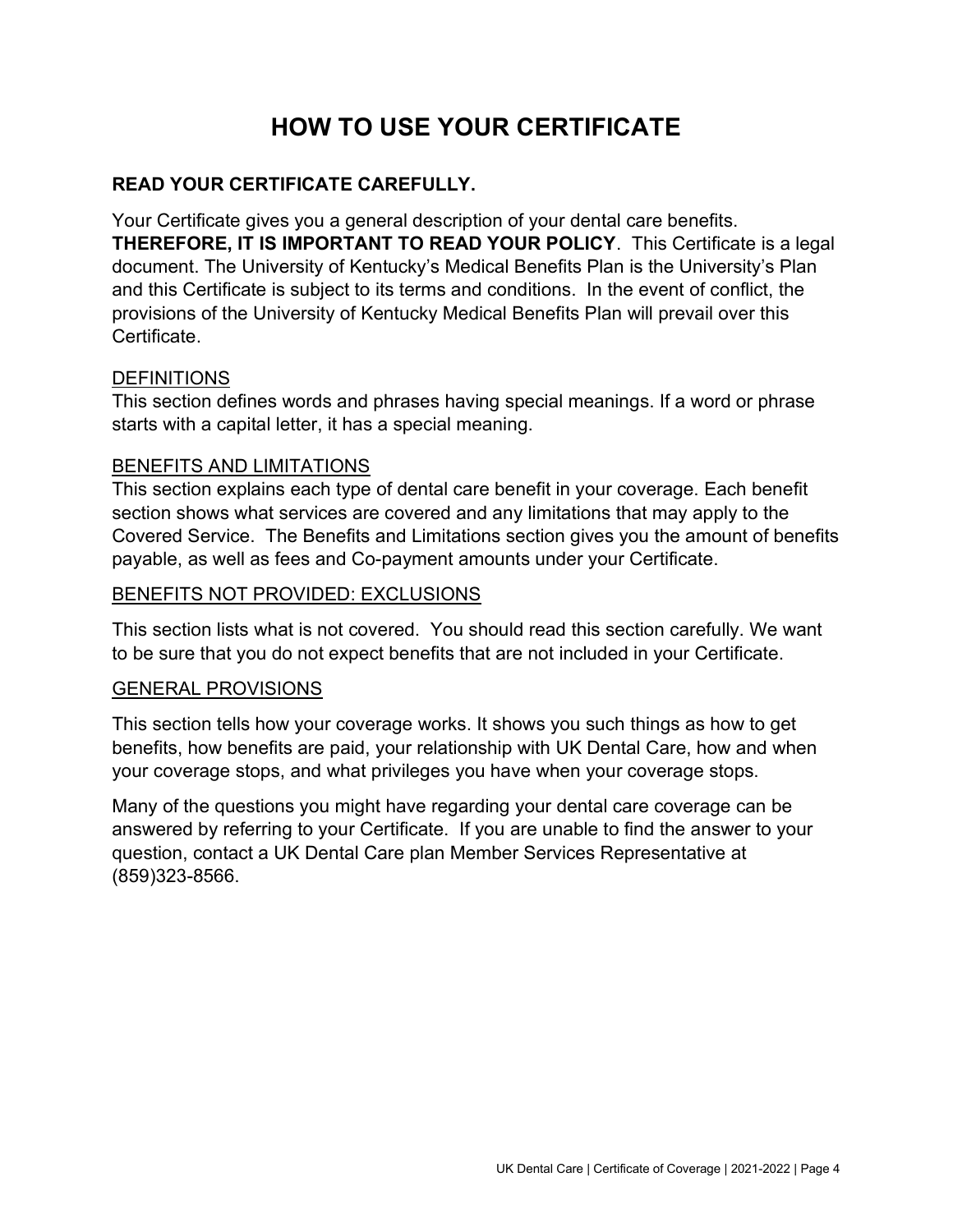# **Definitions**

Accidental Injury (or Accidentally Injured) is a sudden or unforeseen result of an external agent or trauma, independent of illness, which causes injury, including complications arising from that injury, and which is definite as to time and place.

Allowable Charge (or Dentist's Fee) is the maximum dollar amount on which the benefit payment is based for each dental procedure. The List of Covered Procedures section of this Certificate details the Allowable Charge for each Covered Service allowed by the UK Dental Care plan.

Alternate Recipient means any child of a Member who is recognized under a Qualified Medical Child Support Order (QMCSO) as having a right to enrollment in the UK Dental Care Plan with regard to such Member.

Basic Plan refers to a type of plan offered to University of Kentucky Employees by UK Dental Care. The benefits and limitations of this plan are described in this Certificate.

Benefit Period means the period of time that the UK Dental Care plan pays benefits for Covered Services. The Benefit Period is July 1 through June 30.

Certificate means this summary of the terms of your dental benefits and any included attachments.

Co-payment Amount is the percentage of the Allowable Charge or Dentist's Fee that the Covered Person must pay. UK Dental Care pays a portion of the Dentist's fee for a Covered Service, and the Covered Person pays the rest of the fee. The Co-payment Amount varies for each plan and provided covered service. The List of Procedures in this Certificate details your Co-payment Amount for a particular service.

Comprehensive Plan refers to a type of plan offered to University of Kentucky Employees by UK Dental Care. The benefits and limitations of this plan are described in this Certificate.

Cosmetic Services means any treatment that is not Dentally Necessary, but is instead performed principally for the improvement of appearance.

Covered Person means a Member, or a dependent of the Member, who is eligible to receive benefits under the UK Dental Care plan, and for whom the Member has elected coverage.

Covered Service means a service or supply shown in this Certificate for which benefits will be paid. The Covered Service must be rendered by a UK Faculty, Post Graduate or Student dentist at a UK College of Dentistry facility, except as allowed under this Certificate. A charge for a Covered Service is incurred on the date the service or supply is provided to you.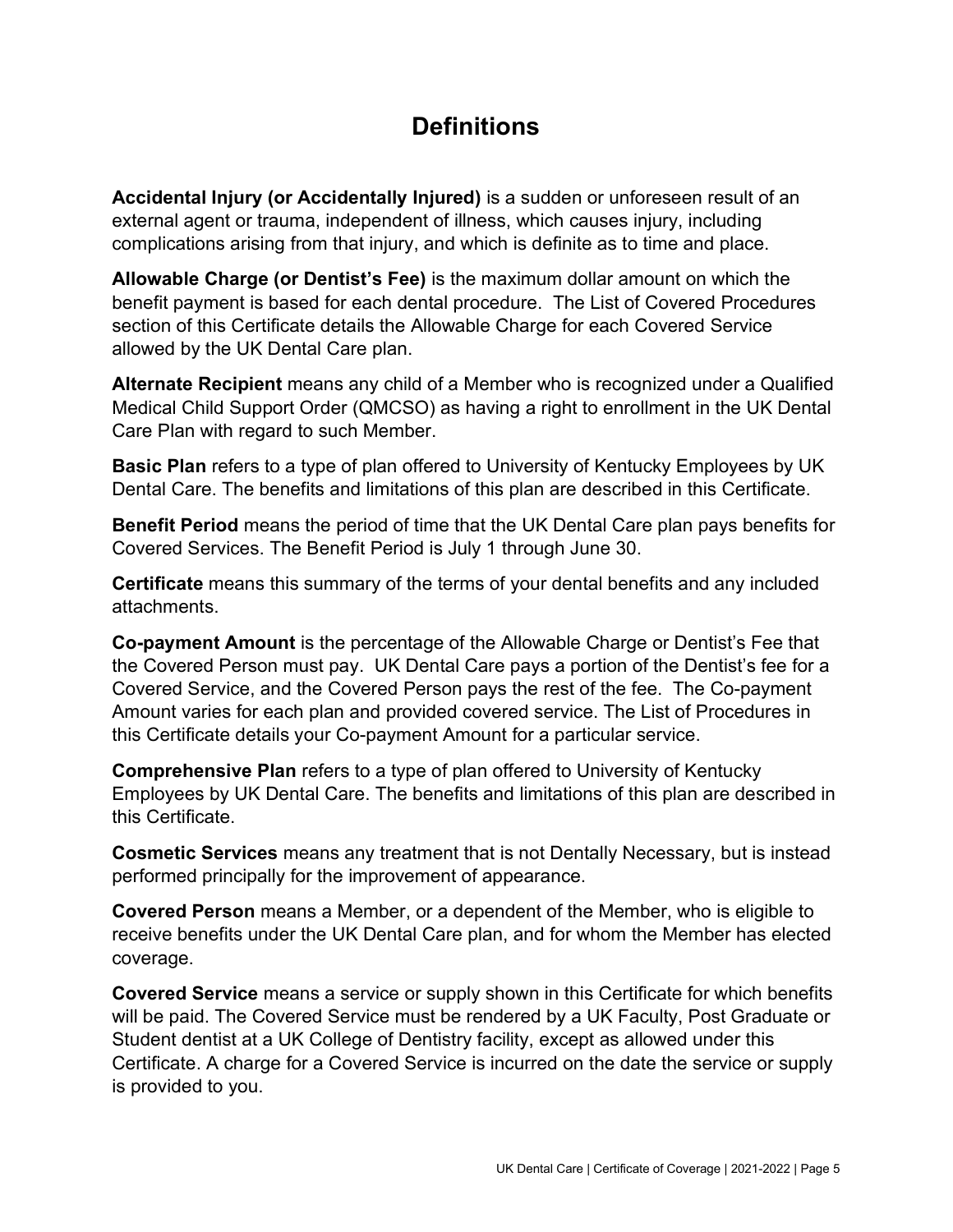Deductible means the amount the Covered Person must pay each Benefit Period before the plan pays benefits for Covered Services. For the UK Dental Care plan, the Deductible is \$0.

Dentally Necessary (or Dental Necessity) means a service or supply that is required to identify or treat your condition, disease or injury. A Dentist must provide the service or supply. The fact that a Dentist prescribes or approves a service or supply or a court orders a service or supply to be rendered does not make it Dentally Necessary. We must determine that the service or supply is:

- consistent with the symptoms, diagnosis or treatment of the condition, disease or injury;
- consistent with standards of good dental practice;
- not solely for the convenience of you or your Dentist;
- the most appropriate supply or level of service that can safely be provided to you.

Dentist means any dentist licensed under chapter 313 of the Kentucky Revised Statutes or similar law in other states. Dentists licensed out of the Commonwealth of Kentucky must be licensed in accordance with laws comparable to the laws of the Commonwealth of Kentucky. You will be responsible for the entire amount of charges of a Dentist who is not a Participating UK Faculty, Post Graduate, or Student Dentist, except in the case of Emergency Care, as described in this Certificate.

#### Dependent means either:

- 1. The Employee's or Retiree's lawful spouse/partner; or
- 2. Any of the Employee's or Retiree's children who satisfy the conditions listed below. "Children" includes newborn children, stepchildren residing in the member's home, children legally placed for adoption and legally adopted children.

Children are eligible for coverage only after they become your Dependents. To obtain coverage for your children, you may be required to complete a dependency affidavit and provide a copy of any legal documents awarding guardianship of such children to you or your spouse/partner.

To be classified as a Dependent child, a child must:

- a. Be less than the age limit in the Benefit Summary; and
- b. Be non-married.

A child legally placed with the Member for adoption is eligible for coverage from the date that the Member assumes and retains a legal obligation for support of such child in anticipation of the adoption of such child. The child's eligibility terminates upon the Member's termination of legal obligation and is subject to UK Dental Care's General Provision as outlined in this Certificate.

Eligibility will continue past the age limit for Dependents who are totally disabled and who are Covered Persons upon reaching the age limit. The Dependent must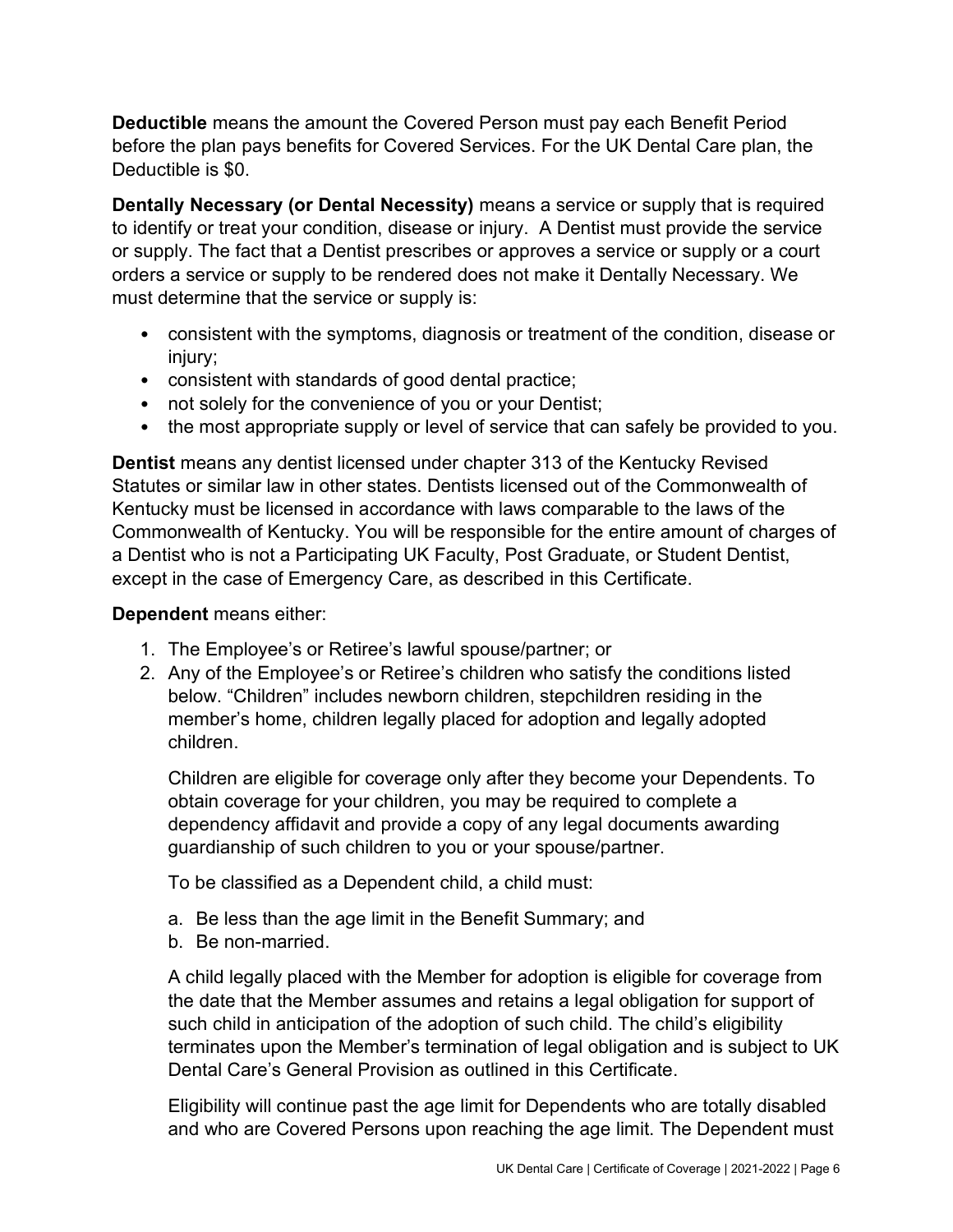have been totally disabled before reaching the age limit. A Physician must certify that the Dependent is totally disabled. We may require proof of the disability from time to time. A total disability is a condition that results when any physical handicap or mental retardation prevents a Dependent from engaging in substantial gainful activity. The disability must be expected to result in death or be of continuous or indefinite duration. UK Dental Care is the final authority for determining whether a Dependent is totally disabled. Coverage Effective Dates and enrollment requirements are described in your UK Dental Benefits Plan.

DNKA (Did Not Keep Appointment) means an appointment that the Covered Person failed to appear for or properly cancel. DNKA's will count against the two allotted appointments allowed for each Covered Person per Benefit Period. Any appointments or DNKA's over the allotted two appointments in any given Benefit Period are not a benefit and will become the responsibility of the Covered Person.

Effective Date means the date the Covered Person's coverage begins with UK Dental Care.

Emergency means Dentally Necessary services provided for the treatment of an Accidental Injury or dental Emergency that must be treated immediately. Accidental Injury means a traumatic bodily injury resulting from an Accident. If not immediately diagnosed and treated, this injury could reasonably be expected to result in serious physical impairment. Dental Emergency means a serious health threatening or disabling condition manifested by severe symptoms occurring suddenly and unexpectedly that could result in serious physical impairment if not treated immediately.

Employee Only Coverage means coverage for the Member only. This type of coverage does not cover the Employee's spouse/partner or Dependent children.

Employee and Child(ren) Coverage means coverage for the Member and the Dependent children of the Member. This type of coverage does not cover the spouse/partner of a Member.

Employee and Family Coverage means coverage for the Member and the Dependent spouse/partner and Dependent children of the Member.

Employee and Spouse/Partner Coverage means coverage for the Member and the spouse/partner of the Member. This type of coverage does not cover the Dependent children of the Member.

Endodontics is a dental specialty limited to treating disease and injuries associated with the pulp of the tooth and surrounding tissues, including surgical therapy.

Experimental Services or Investigational Services means any drug, device, supply, treatment, procedure, facility, equipment or service that is being studied to determine if it should be used for patient care or if it is effective. Something that is Investigational is not recognized as effective medical or dental practice. We reserve the sole right to determine what is investigational. Approval by the Food and Drug Administration (FDA)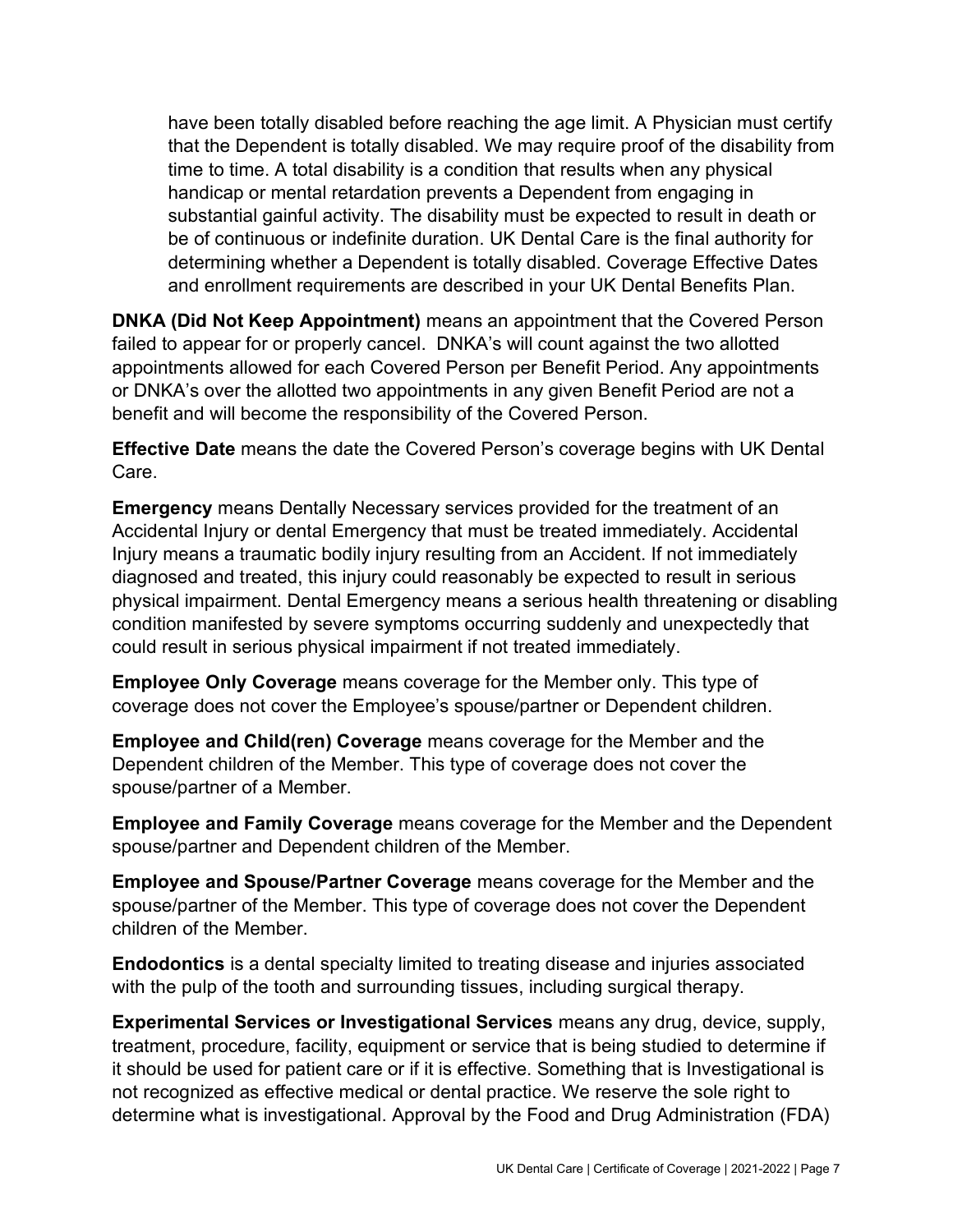does not mean that we approve the service or supply. Drugs classified as Treatment Investigational New Drugs by the FDA are Investigational. Devices with the FDA Investigational Device Exemption and any services involved in the clinical trials are Investigational.

Group as used in this Certificate means the enrollees of the UK Dental Care plan.

Hospital means an acute care facility with the main purpose of providing diagnostic and therapeutic services to inpatients by or under the supervision of a staff of physicians.

Maximum Annual Benefit means the maximum dollar amount the UK Dental Care plan will pay toward the cost of dental care incurred by a Covered Person in the Benefit Period. The Maximum Annual Benefit for the Basic and Retiree Classic plans is \$525 per Benefit Period. The Maximum Annual Benefit for the Comprehensive and Retiree Ultra plans is \$1,050 per Benefit Period.

Member means a University of Kentucky Member who is eligible to receive dental benefits and who has elected to receive coverage. Dependents of a Member are not Members, but instead are Covered Persons.

Non-Participating Dentist or Non-Participating Provider means any UK Faculty or Post Graduate Student dentist who has elected not to be a dental provider for the UK Dental Care plan. You will be responsible for the entire amount of a Non-Participating Provider's charges.

Non-Plan Dentist or Non-Plan Provider means a member of the dental community who is not a UK Faculty dentist or in the Post Graduate Student dental specialty program at the UK College of Dentistry. You will be responsible for the entire amount of a Non-Participating Dentist's charges, except for out of area emergency care, as described in this Certificate.

Open Enrollment Period means a period of time at least once each calendar year designated by the University of Kentucky when eligible persons within the Group are given an opportunity to enroll, disenroll or change plan coverage.

Orthodontics is a dental specialty that is limited to the interception and treatment of the improper alignment of biting or chewing surfaces of upper and lower teeth and their surrounding structures.

Participating Dentist or Participating Provider means any UK Faculty or Post Graduate Student dentist who is listed as a Participating Provider for UK Dental Care in the Provider directory. These Participating Dentists/Providers are employed by the University of Kentucky and treatment must be performed at one of the UK College of Dentistry facilities. UK Dental Care reserves the right to update the list of Participating Providers periodically. An updated list can be obtained from UK Dental Care plans.

Participating Specialist Dentist means a duly licensed UK Faculty dentist who devotes himself or herself to diagnosing and treating a class of disease after an advanced formal clinical program pertaining to all aspects of this disease process.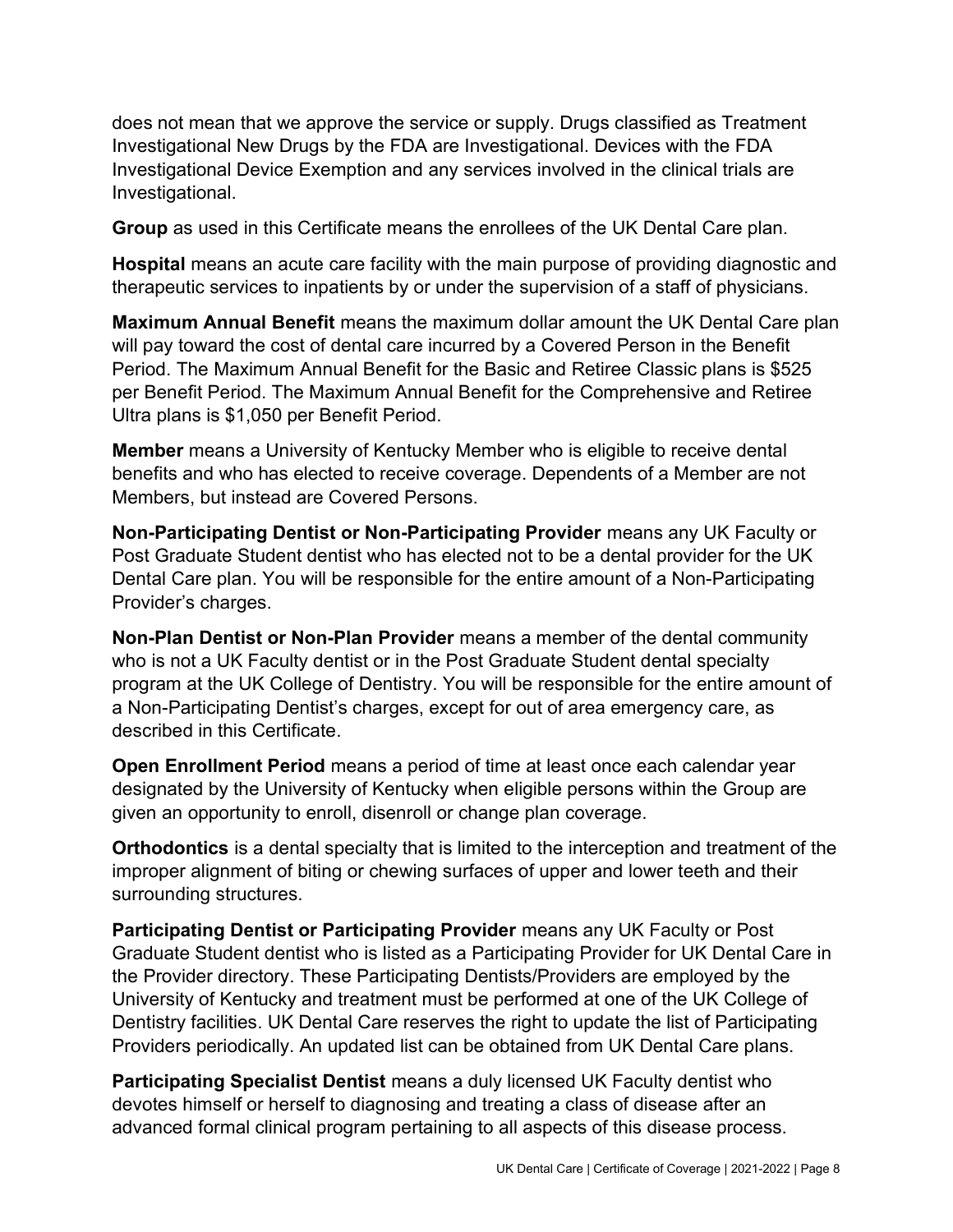This Dentist is a UK Faculty Dentist and is listed as a Participating Specialist in the Provider directory. The Covered Person may choose to receive specialty services performed by a UK Post Graduate Student Dentist under the supervision of a duly licensed UK Faculty Dentist. Services performed by a UK Post Graduate Student Dentist may be subject to a reduced fee schedule.

Periodontics is a dental specialty that is limited to the treatment of diseases of the supporting and surrounding tissues of the teeth, such as the gums.

**Periodic Pre-payment** means the amount of money prepaid monthly to the UK Dental Benefits Plan by the Member in order to maintain dental coverage.

Prosthodontics is a dental specialty limited to the restoration of the natural teeth and/or the replacement of missing teeth with artificial substitutes.

Qualified Medical Child Support Order (QMCSO) refers to a court order which establishes the right of an Alternate Recipient to receive benefits for which a Covered Person is eligible under the UK Dental Benefits Plan. The QMCSO must clearly specify: the name and mailing address of the Member as well as the name and mailing address of each Alternate Recipient covered by the order; a reasonable description of the type of coverage to be provided; and the period covered by the court order.

Retiree Plan Classic refers to a type of plan offered to University of Kentucky Retirees by UK Dental Care. The benefits and limitations of this plan are described in this Certificate.

Retiree Plan Ultra refers to a type of plan offered to University of Kentucky Retirees by UK Dental Care. The benefits and limitations of this plan are described in this Certificate.

Service Area means the geographic area approved by state regulatory authorities, which is served specific to this UK Dental Care benefits structure: Kentucky counties of Fayette, Bourbon, Clark, Jessamine, Madison, Scott, Woodford, Anderson, Mercer, and Franklin, or within a 50-mile radius of the UK College of Dentistry.

UK College of Dentistry is one of the health professions colleges of the UK Chandler Medical Center, whose Faculty and Post Graduate Student dentists comprise the UK Dental Care provider network. Treatment must be performed at one of the UK College of Dentistry facilities.

UK Dental Care (UKDC) Plan through UK-HMO, is a benefit structure and provider network available to University of Kentucky employees, retirees and their family members through the University's self-insured program. As a self-insured product, it is not a licensed HMO.

UK Dental Care Plan Dental Director is a Dentist designated by the University of Kentucky College of Dentistry to perform the duties set forth herein, or that Dentist's designee.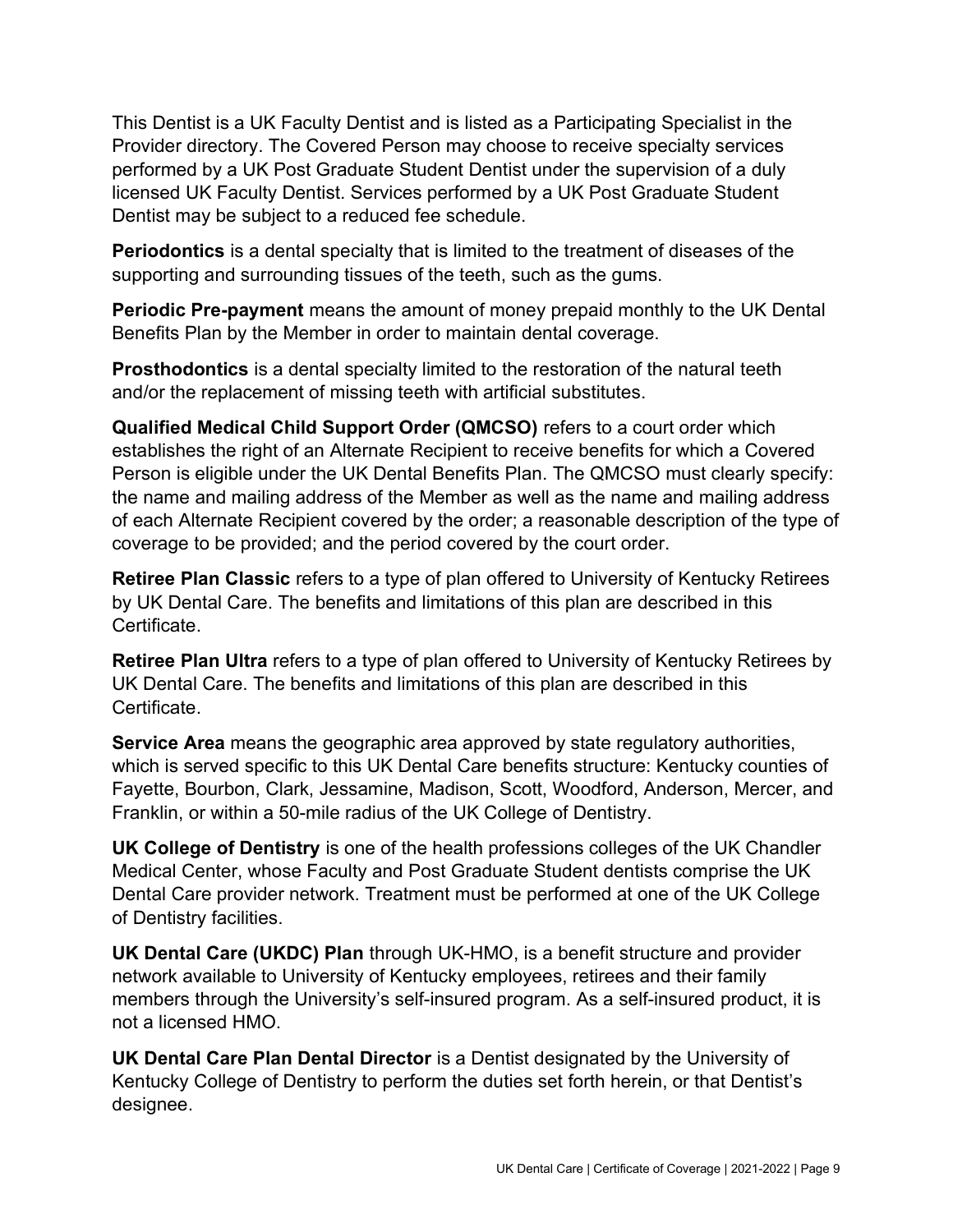UK Faculty Dentist or UK Faculty Member means a duly licensed Dentist under contract with and employed by the University of Kentucky who is primarily responsible for providing or authorizing the professional services set forth in this Certificate.

UK Medical Benefits Plan means the University's Group health insurance plan for employees, retirees and their Dependents in which the University assumes the financial risk of paying for Covered Services provided to enrollees.

UK Post Graduate Student Dentist means a duly licensed Dentist who is completing a Post Graduate Student degree in one of the Dental Specialties. The Post Graduate Student Dentist is primarily responsible for providing or authorizing the professional services set forth in this Certificate. Services performed by a UK Post Graduate Student Dentist may be subject to a reduced fee schedule.

UK Student Dentist (also under UK Participating Dentist/Participating Provider) is a student who is attending dental school and is not yet a duly licensed Dentist. Plan members may elect to see a Student Dentist and will be charged the lower treatment fee of either the UK Dental Care fee schedule or the College's student fee schedule.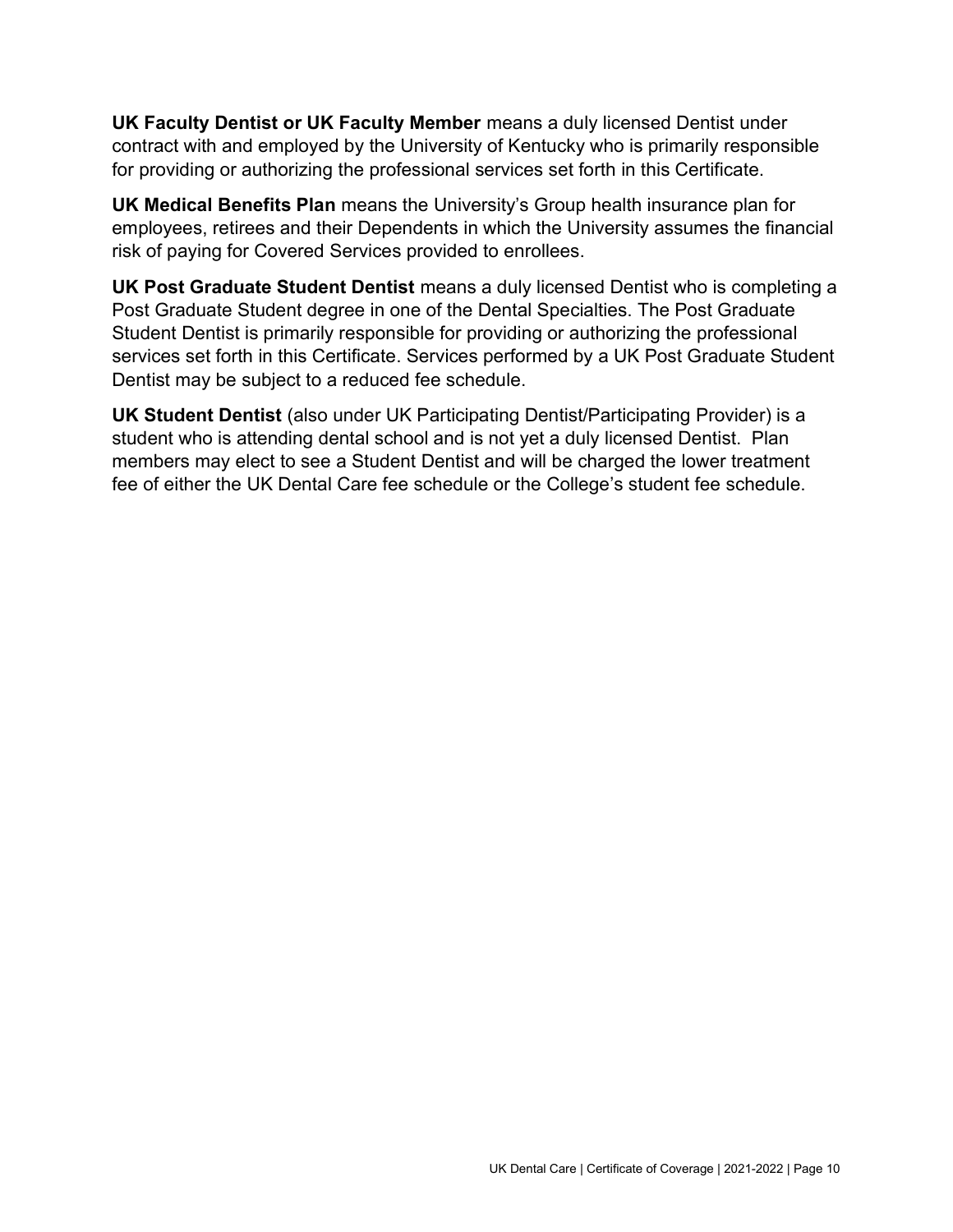# Benefits and Limitations

To be eligible for coverage as a Covered Person, an individual must reside in the UK Dental Care plan Service Area and meet the eligibility requirements stated in the UK Dental Benefits Plan.

All services and supplies provided to a Covered Person must be Dentally Necessary. Payment of benefits for all services is subject to the final approval by UK Dental Care that the services and supplies are Dentally Necessary. Except for Emergency Care, benefits for services and supplies listed below are available ONLY when provided, arranged, authorized, or approved by a UK Faculty, UK Post Graduate, or Student dentist and/or the UK Dental Care Plan Manager (when applicable).

Subject to the applicable limitations, Co-payment amounts, exclusions and other conditions set forth in this Certificate, a Covered Person is entitled to receive benefits for Covered Services as specified in this Section.

On pages 12-19, detailed information regarding the specific Plan Coverage is listed.

The Basic Plan Coverage is listed on page 12. The Comprehensive Plan Coverage is listed on pages 13-16. The Retiree Classic Plan Coverage is listed on pages 17-18. The Retiree Ultra Plan Coverage is listed on pages 19-22.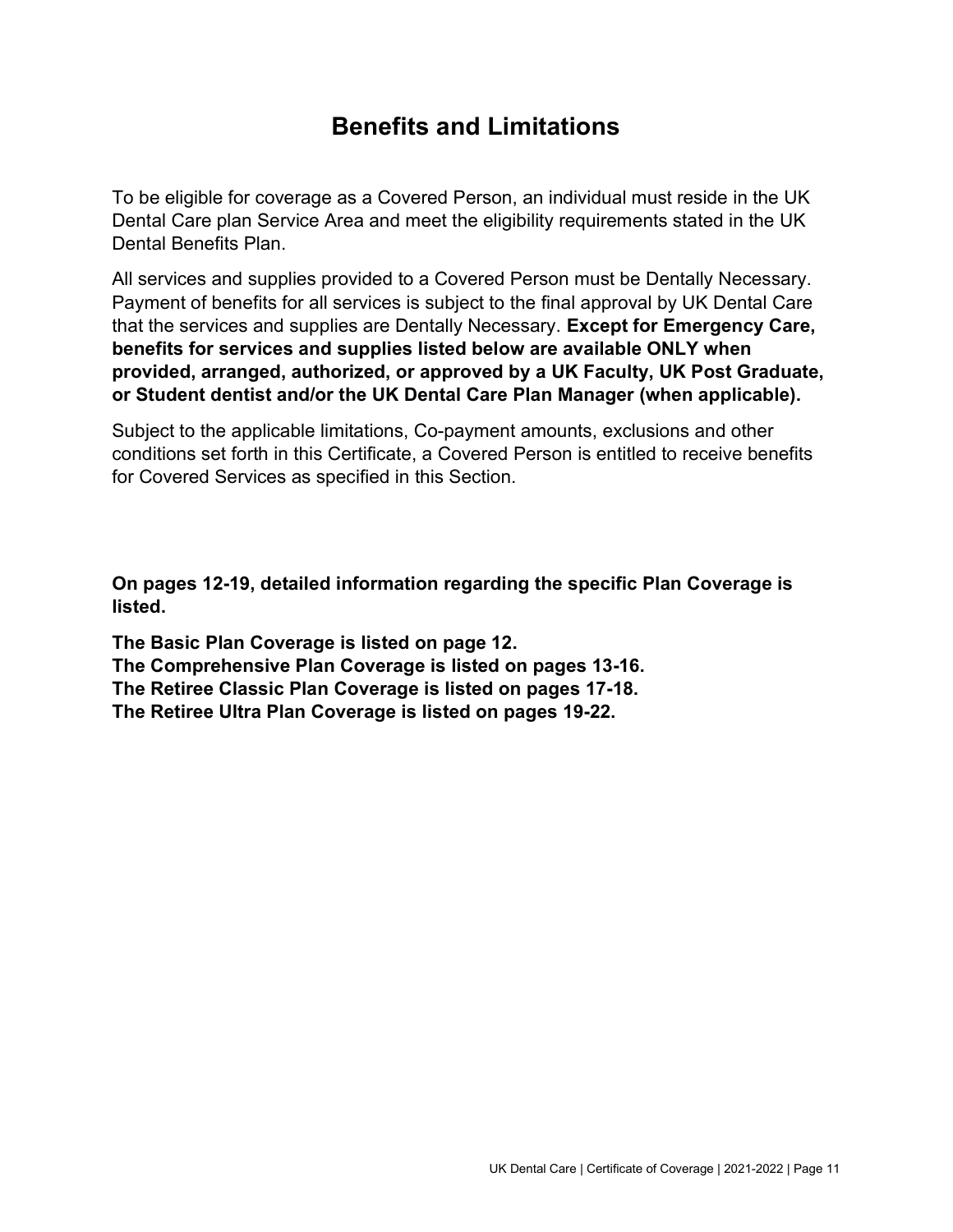# Plan Descriptions

# Basic Plan

The Maximum Annual Benefit (per individual) is \$600 per Benefit Period.

The UK Dental Care Basic plan for University of Kentucky faculty and staff provides the following coverage:

- 1. Diagnostic -- Plan covers 100% of the Allowable Charge (not to exceed the Maximum Annual Benefit)
	- a. Oral exam, periodic or comprehensive: up to two per Covered Person in any plan year
	- b. X-rays
		- -- Full mouth, complete series, including bitewings: once per Covered Person in any 36 consecutive months
		- -- Bitewings, back teeth: up to two sets per Covered Person in any 12 consecutive months
		- -- Periapicals, single tooth: as needed
		- -- Use of panoramic film: once per Covered Person in any 36 consecutive months
- 2. Preventive -- Plan covers 100% of the Allowable Charge (not to exceed the Maximum Annual Benefit)
	- a. Dental prophylaxis appointments (cleaning, scaling, polishing): up to two per Covered Person in any plan year
	- b. Topical fluoride treatment: only for Covered Person under age 19, twice per Covered Person in any plan year
	- c. Sealant: only for Covered Person under age 14, on the occlusal surface of a permanent molar tooth: once per tooth in any 60 consecutive months
- 3. Emergency Treatment -- None provided under this plan.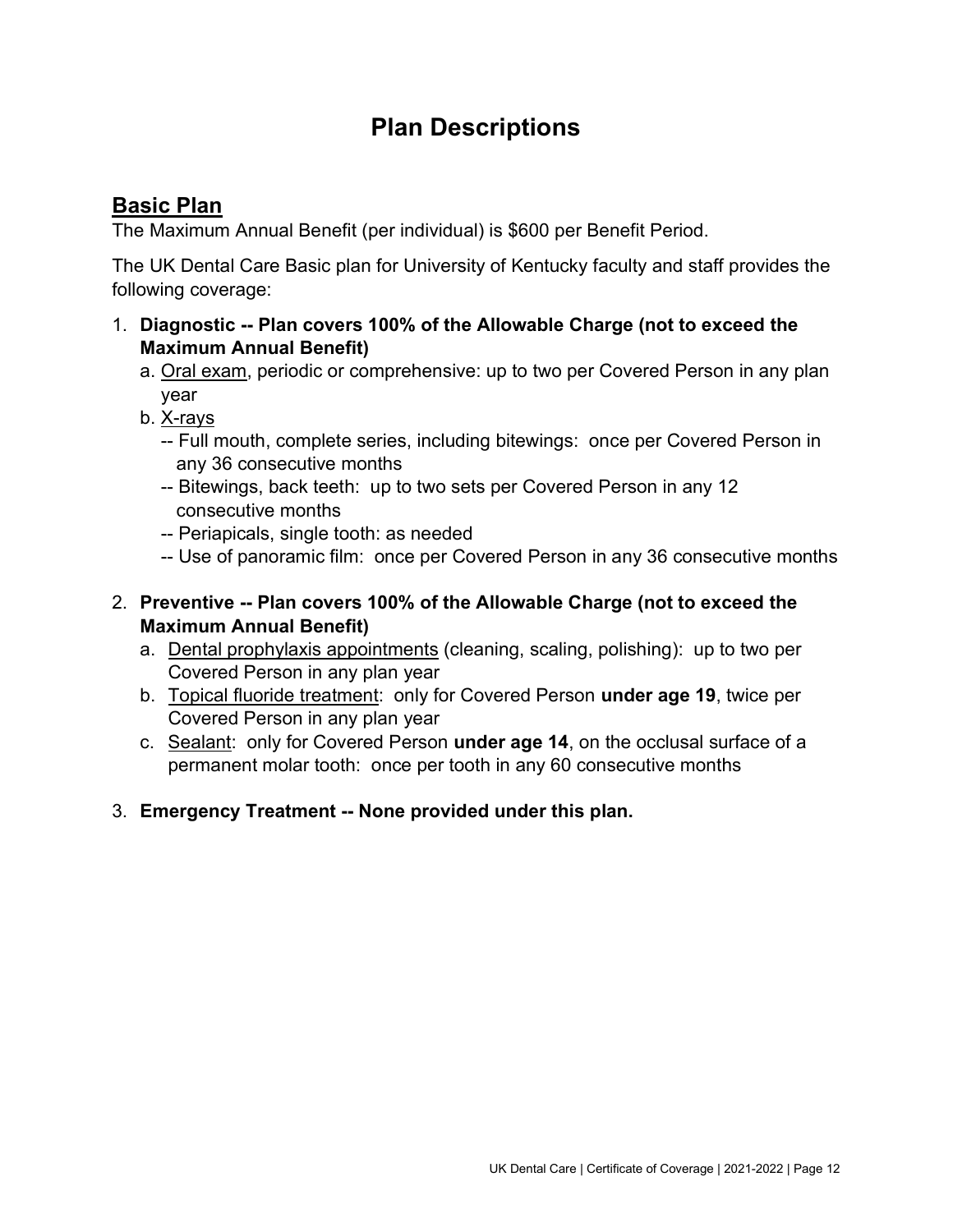## Comprehensive Plan

The Maximum Annual Benefit (per individual) is \$1,200 per Benefit Period.

The UK Dental Care Comprehensive plan for University of Kentucky faculty and staff provides the following coverage:

- 1. Diagnostic Plan covers 100% of the Allowable Charge (not to exceed the Maximum Annual Benefit)
	- a. Oral exam, periodic, limited (problem-focused), comprehensive, or detailed and extensive (problem-focused): up to two per Covered Person in any plan year
	- b. X-rays:
		- -- Full mouth, complete series, including bitewings: once per Covered Person in any 36 consecutive months
		- -- Bitewings, back teeth: up to two sets per Covered Person in any 12 consecutive months
		- -- Periapicals, single tooth: as needed
		- -- Use of panoramic film: once per Covered Person in any 36 consecutive months
		- -- Use of cephalometric film: with orthodontic coverage only
- 2. Preventive Plan covers 100% of the Allowable Charge (not to exceed the Maximum Annual Benefit)
	- a. Dental prophylaxis appointments (cleaning, scaling, polishing): up to two per Covered Person in any plan year
	- b. Topical fluoride treatment: only for Covered Persons under age 19, twice per Covered Person in any plan year
	- c. Sealant: only for Covered Persons under age 14, on the occlusal surface of a permanent molar tooth, once per tooth in any 60 consecutive months
	- d. Space maintenance, passive devices made for children to maintain the gap created by a missing tooth until the permanent tooth emerges: only for children under age 14, once per space
- 3. Simple Restorative Plan covers 100% of the Allowable Charge (not to exceed the Maximum Annual Benefit)
	- a. Amalgam (metal) fillings: once per tooth in any 12 consecutive months
	- b. Resin (tooth-colored) fillings, for front teeth only, back teeth at amalgam rate: once per tooth in any 12 consecutive months
	- c. Sedative (temporary) fillings: once per tooth in a Covered Person's lifetime
	- d. Prefabricated stainless steel crown: only for Covered Persons under age 14, for primary teeth only, once per tooth in a Covered Person's lifetime
- 4. Major Restorative Plan covers 20% of the Allowable Charge (not to exceed the Maximum Annual Benefit)
	- a. Inlays and onlays (metallic) and crowns, when tooth cannot be restored with regular fillings due to excessive decay or fracture: once per tooth in any 60 consecutive months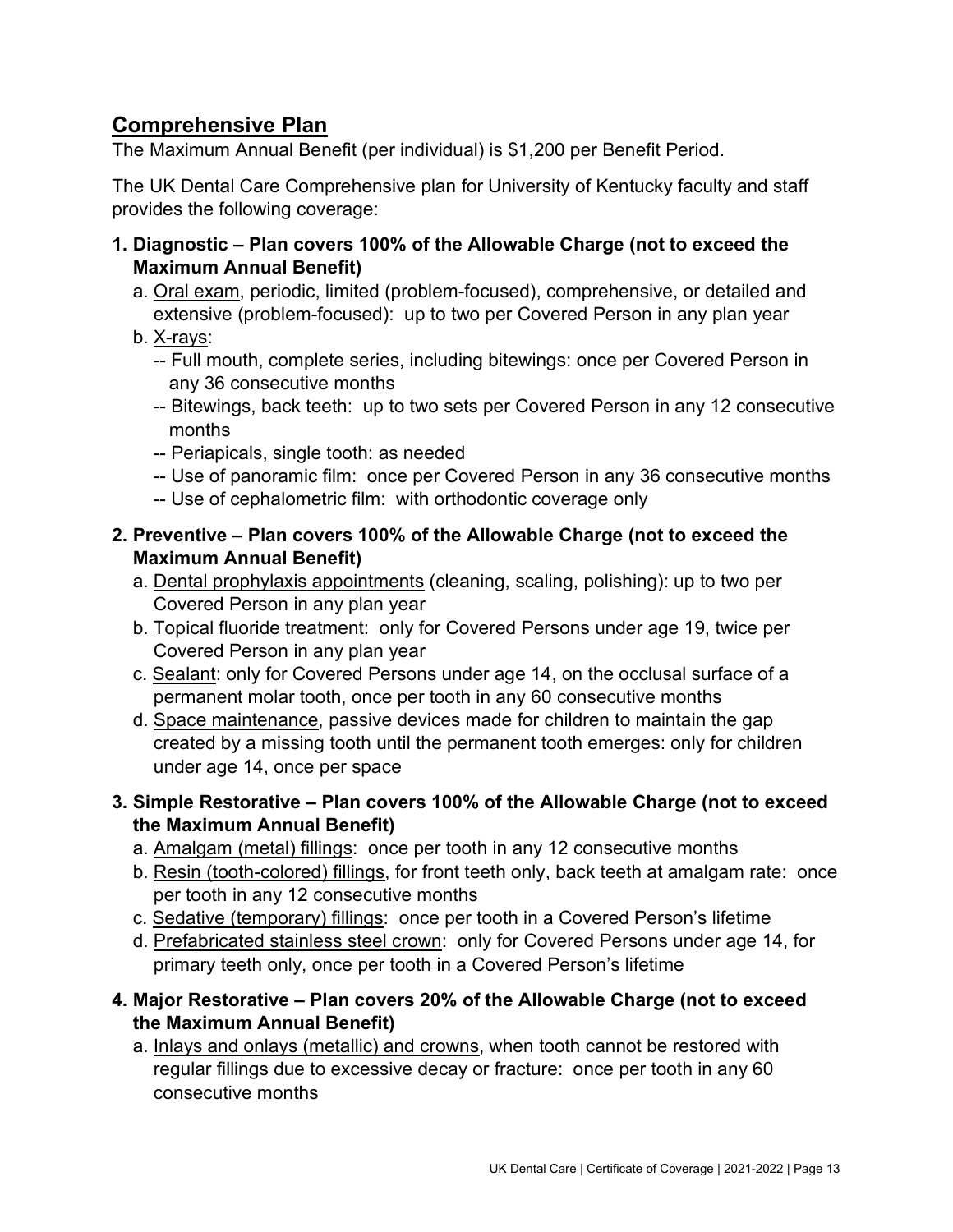- b. Recementation of inlay or onlay or crown: once per tooth in any 12 consecutive months
- c. Labial veneer: once per tooth in any 60 consecutive months
- 5. Endodontics Plan covers 30% of the Allowable Charge (not to exceed the Maximum Annual Benefit)
	- a. Complete root canal therapy, including retreatment of root canal therapy
	- b. Pulp capping
	- c. Pulpotomy (partial removal of dental pulp)
	- d. Pulpal therapy
	- e. Apexification/recalcification
	- f. Apicoectomy
- 6. Periodontics (Surgical) Plan covers 30% of the Allowable Charge (not to exceed the Maximum Annual Benefit)
	- a. Gingivectomy or gingivoplasty
	- b. Gingival curettage
	- c. Osseous surgery
	- d. Guided tissue regeneration
	- e. Graft procedures, pedicle soft tissue, free soft tissue, or subepithelial connective tissue
	- f. Distal or proximal wedge procedure
- 7. Periodontics (Non-Surgical) Plan covers 30% of the Allowable Charge (not to exceed the Maximum Annual Benefit)
	- a. Periodontal scaling and root planing: once per quadrant in any 24 consecutive months
- 8. Periodontics (Non-Surgical) Plan covers 100% of the Allowable Charge (not to exceed the Maximum Annual Benefit)
	- a. Perio Maintenance: up to two per Covered Person in any plan year
- 9. Prosthodontics (Removable) Plan covers 30% of the Allowable Charge (not to exceed the Maximum Annual Benefit)
	- a. Complete upper and lower dentures or partial dentures, including 6 months of routine postdelivery care: once per tooth in any 60 consecutive months
	- b. Adjustments to removable prosthesis, excluding 6 months of routine post-delivery care: up to two per appliance in any 12 consecutive months
	- c. Denture rebase or reline procedures: once per appliance in any 36 consecutive months
	- d. Tissue conditioning
- 10. Prosthodontics (Fixed) Plan covers 30% of the Allowable Charge (not to exceed the Maximum Annual Benefit)
	- a. Fixed partial denture pontics, inlays, onlays, and crowns: once per tooth in any 60 consecutive months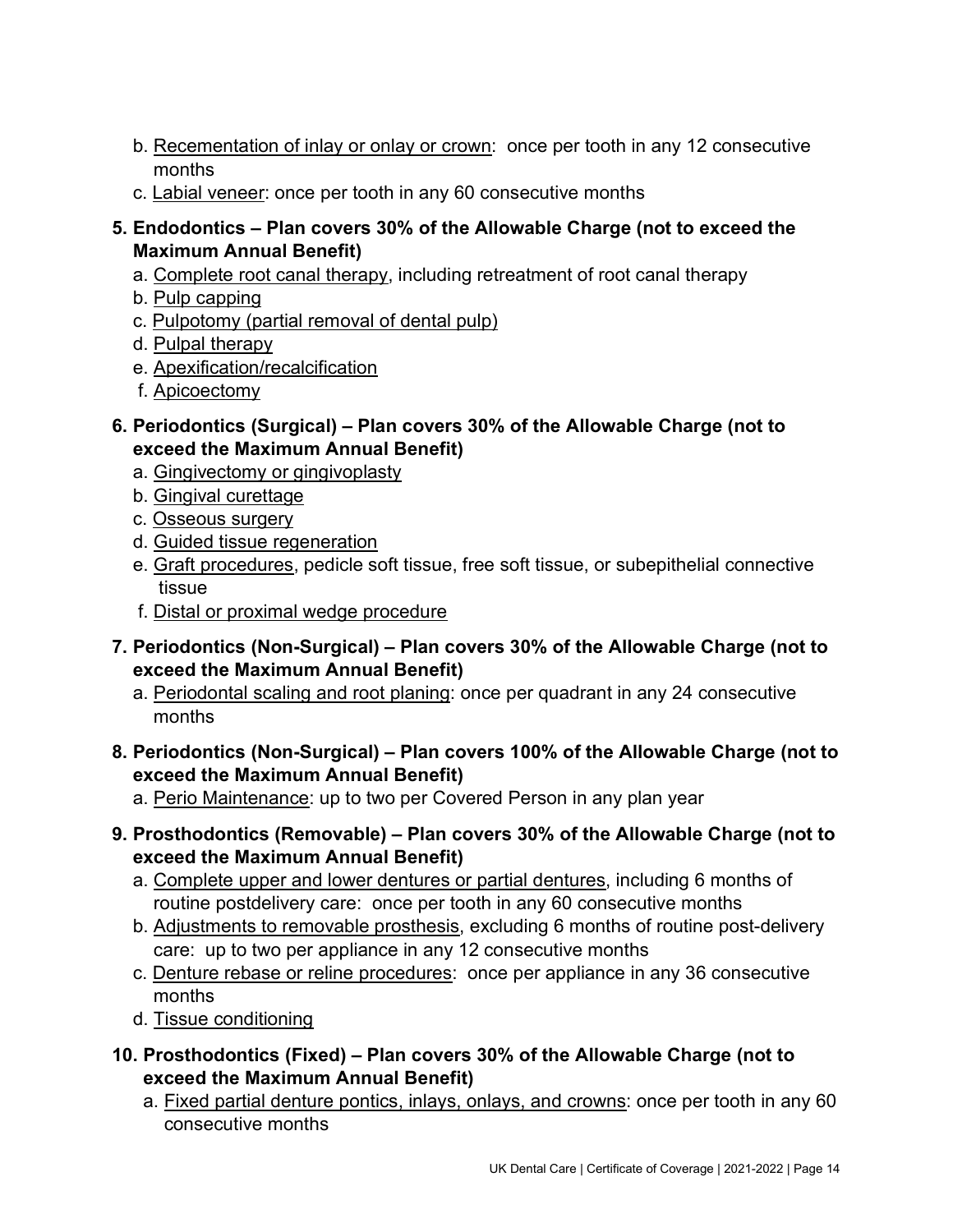- b. Cast post and core procedures related to fixed partial denture: once per tooth in any 60 consecutive months
- 11. Simple Extractions Plan covers 100% of the Allowable Charge (not to exceed the Maximum Annual Benefit)
	- a. Non-surgical removal of tooth or exposed roots, includes local anesthesia, suturing, if needed, and routine post-operative care: once per tooth in a Covered Person's lifetime

### 12. Oral and Maxillofacial Surgery – Plan covers 30% of the Allowable Charge (not to exceed the Maximum Annual Benefit)

- a. Surgical extraction performed outside of a hospital only
- b. Removal of impacted tooth
- c. Tooth reimplantation of accidentally avulsed or displaced tooth: once per tooth in a Covered Person's lifetime
- d. Alveoloplasty, surgical preparation of ridge for dentures, in conjunction with extraction: once per quadrant in a Covered Person's lifetime
- e. Vestibuloplasty, ridge extension: once per arch in a Covered Person's lifetime
- f. Surgical excision of reactive inflammatory lesions, for lesion diameter up to 1.25 cm
- g. Removal of tumors, cysts and neoplasms, for lesion diameter up to 1.25 cm
- h. Repair of small traumatic wounds: for wounds up to 5 cm
- i. Incision and drainage of an abscess

### 13. Orthodontics - Plan covers 20% of the Allowable Charge up to \$1,000 lifetime maximum per individual member

- a. Limited orthodontic treatment, of the transitional dentition: once in a Covered Person's lifetime
- b. Removable or fixed appliance therapy: one appliance in a Covered Person's lifetime
- c. Class I, II or III malocclusion, comprehensive orthodontic treatment: once in a Covered Person's lifetime
- d. Orthodontic retention, removal of appliances, construction and placement of retainers: once in a Covered Person's lifetime, one appliance per Covered Person
- e. Plan will not cover Orthodontic treatment if the appliances are already in place, or Invisalign trays have been delivered, prior to coverage effective date.

### 14. Emergency Treatment – Plan covers 100% of the Allowable Charge (not to exceed the Maximum Annual Benefit)

 a. Palliative treatment to alleviate immediate discomfort, minor procedure only without follow-up care, when provided by an out of plan dentist, reimbursement up to \$50

### 15. Anesthesia – Plan covers 30% of the Allowable Charge (not to exceed the Maximum Annual Benefit)

a. General anesthesia, only in conjunction with covered surgical services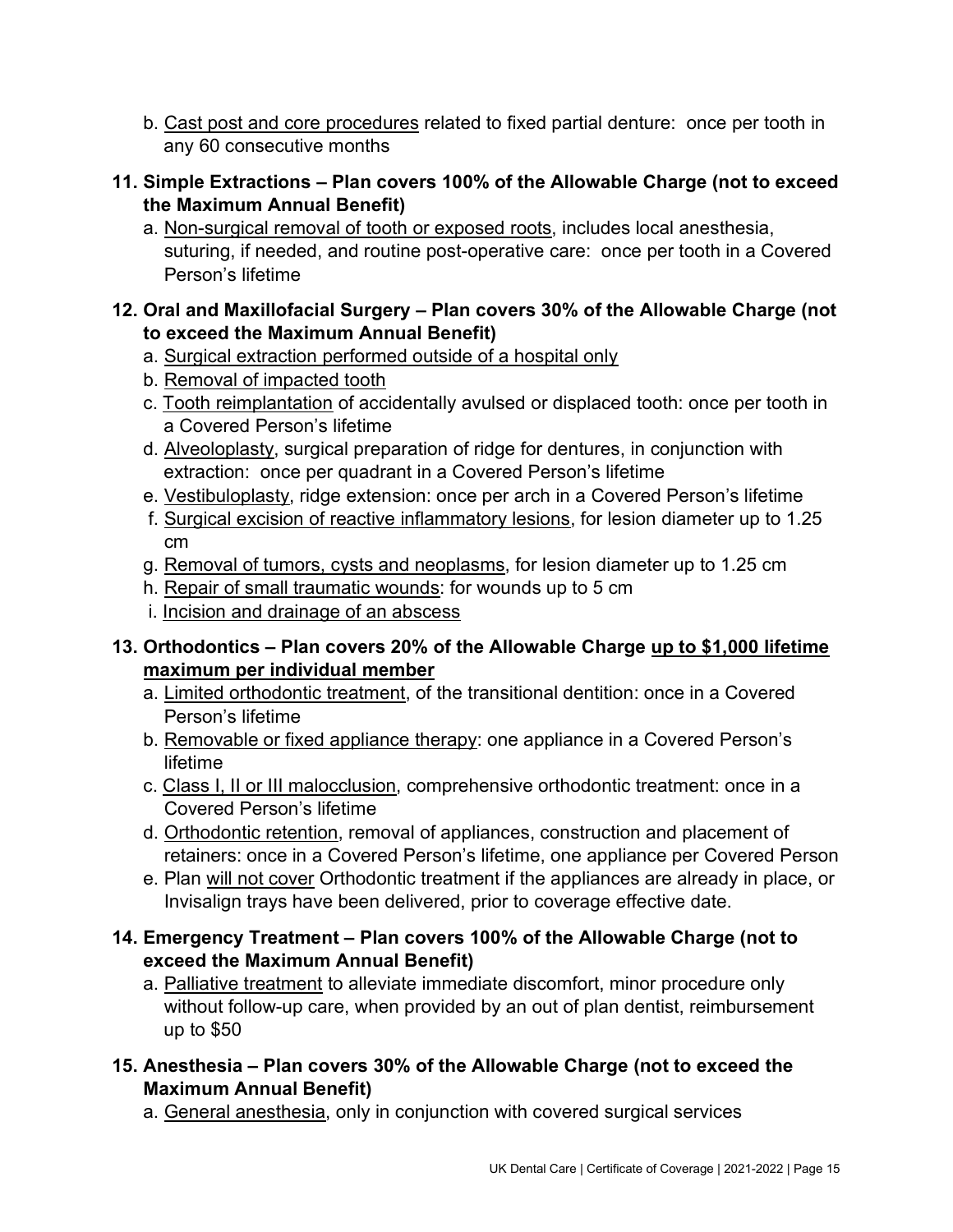- b. Analgesia and intravenous sedation, but only for Covered Persons who are severely handicapped, must be pre-determined by the UK Dental Care Plan **Administrator**
- c. Application of desensitizing medicament
- 16. Repairs Plan covers 50% of the Allowable Charge (not to exceed the Maximum Annual Benefit)
	- a. Temporary crown (fractured tooth) or crown repair
	- b. Repairs to complete or partial dentures: once per appliance in any 12 consecutive months
	- c. Recement fixed partial denture: once per appliance in any 12 consecutive months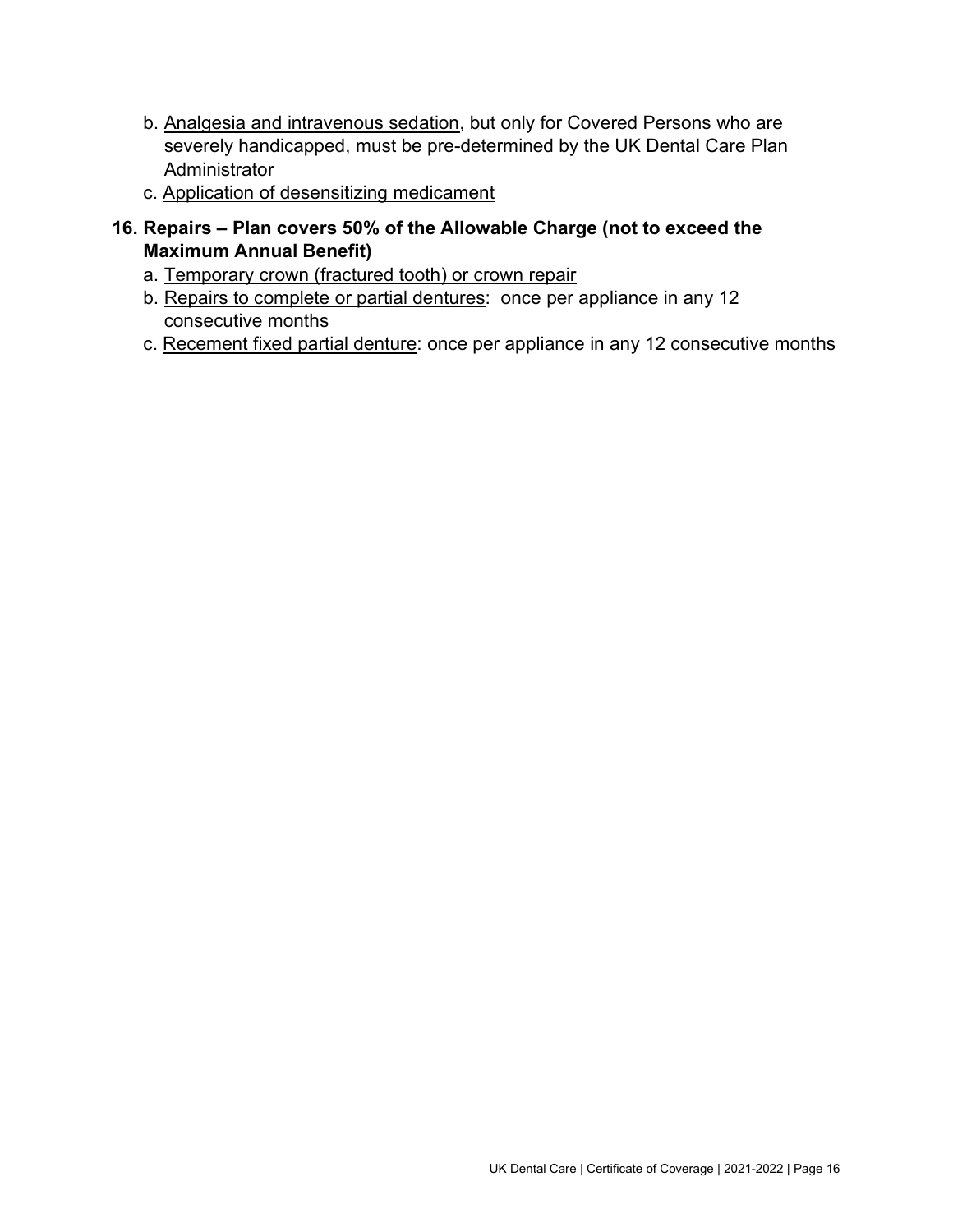# Retiree Classic Plan

The Maximum Annual Benefit (per individual) is \$600 per Benefit Period.

The UK Dental Care Retiree Classic plan for University of Kentucky retirees provides the following coverage:

- 1. Diagnostic Plan covers 100% of the Allowable Charge (not to exceed the Maximum Annual Benefit)
	- a. Oral exam, periodic, limited (problem-focused), or comprehensive: up to two per Covered Person in any plan year
	- b. X-rays:
		- -- Full mouth, complete series, including bitewings: once per Covered Person in any 36 consecutive months
		- -- Bitewings, back teeth: up to two sets per Covered Person in any 12 consecutive months
		- -- Periapicals, single tooth: as needed
		- -- Use of panoramic film: once per Covered Person in any 36 consecutive months
- 2. Preventive Plan covers 100% of the Allowable Charge (not to exceed the Maximum Annual Benefit)
	- a. Dental prophylaxis appointments (cleaning, scaling, polishing): up to two per Covered Person in any plan year
	- b. Topical fluoride treatment: only for Covered Persons under age 19, twice per Covered Person in any plan year
	- c. Sealant: only for Covered Persons under age 14, on the occlusal surface of a permanent molar tooth, once per tooth in any 60 consecutive months
- 3. Simple Restorative Plan covers 50% of the Allowable Charge (not to exceed the Maximum Annual Benefit)
	- a. Amalgam (metal) fillings: once per tooth in any 12 consecutive months
	- b. Resin (tooth-colored) fillings, for front teeth only, back teeth at amalgam rate: once per tooth in any 12 consecutive months
- 4. Periodontics (Non-Surgical) Plan covers 50% of the Allowable Charge (not to exceed the Maximum Annual Benefit)
	- a. Periodontal scaling and root planing: once per quadrant in any 24 consecutive months
- 5. Periodontics (Non-Surgical) Plan covers 100% of the Allowable Charge (not to exceed the Maximum Annual Benefit)

a. Perio Maintenance: up to two per Covered Person in any plan year

- 6. Prosthodontics (Removable) Plan covers 50% of the Allowable Charge (not to exceed the Maximum Annual Benefit)
	- a. Complete upper and lower dentures or partial dentures, including 6 months of routine postdelivery care: once per tooth in any 60 consecutive months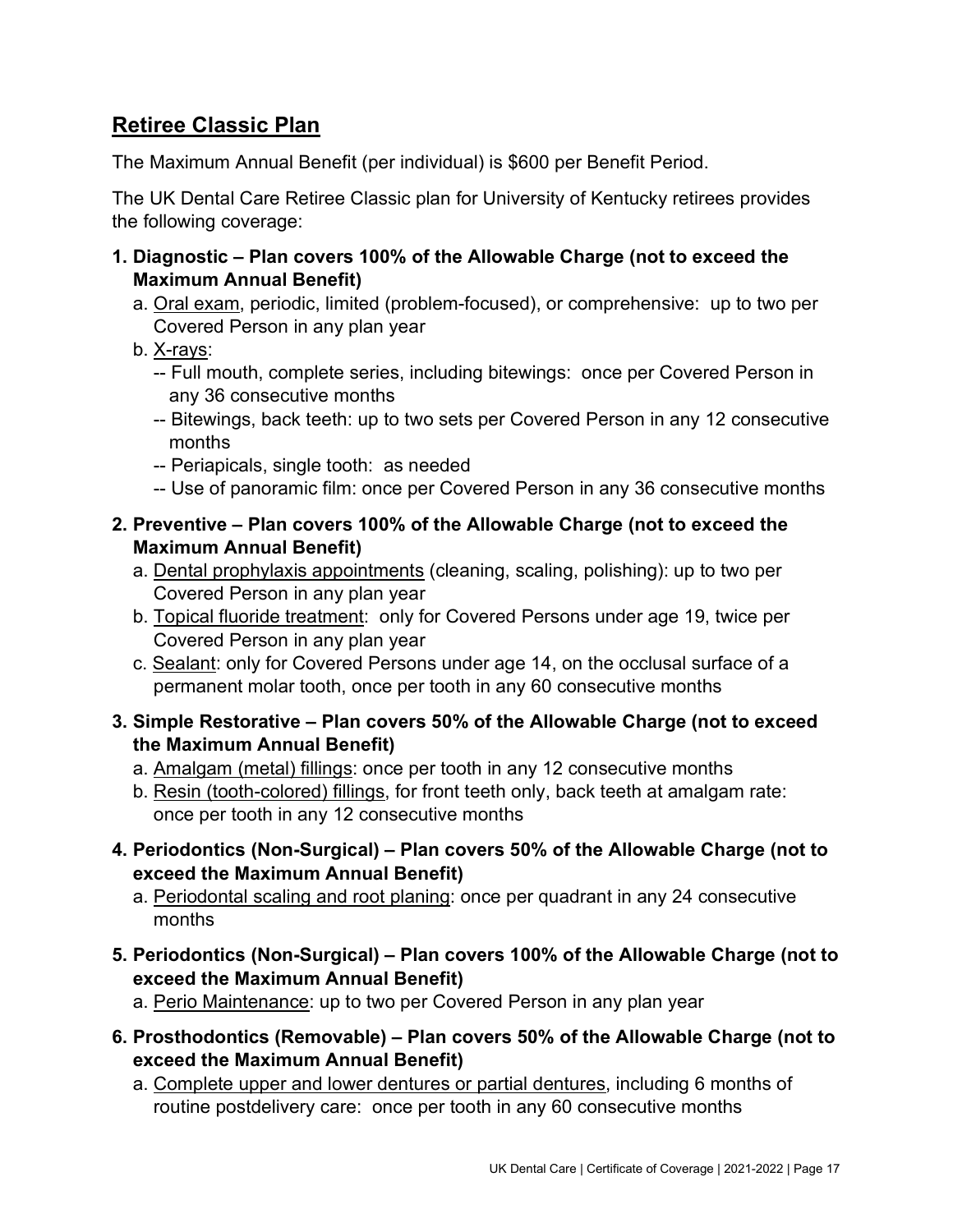- b. Adjustments to removable prosthesis, excluding 6 months of routine post-delivery care: up to two per appliance in any 12 consecutive months
- c. Denture rebase or reline procedures: once per appliance in any 36 consecutive months
- 7. Simple Extractions Plan covers 50% of the Allowable Charge (not to exceed the Maximum Annual Benefit)
	- a. Non-surgical removal of tooth or exposed roots, includes local anesthesia, suturing, if needed, and routine post-operative care: once per tooth in a Covered Person's lifetime
- 8. Emergency Treatment Plan covers 50% of the Allowable Charge (not to exceed the Maximum Annual Benefit)
	- a. Palliative treatment to alleviate immediate discomfort, minor procedure only without follow-up care, when provided by an out of plan dentist, up to \$50
- 9. Anesthesia Plan covers 50% of the Allowable Charge (not to exceed the Maximum Annual Benefit)
	- a. Application of desensitizing medicament
- 10. Repairs Plan covers 50% of the Allowable Charge (not to exceed the Maximum Annual Benefit)
	- a. Repairs to complete or partial dentures: once per appliance in any 12 consecutive months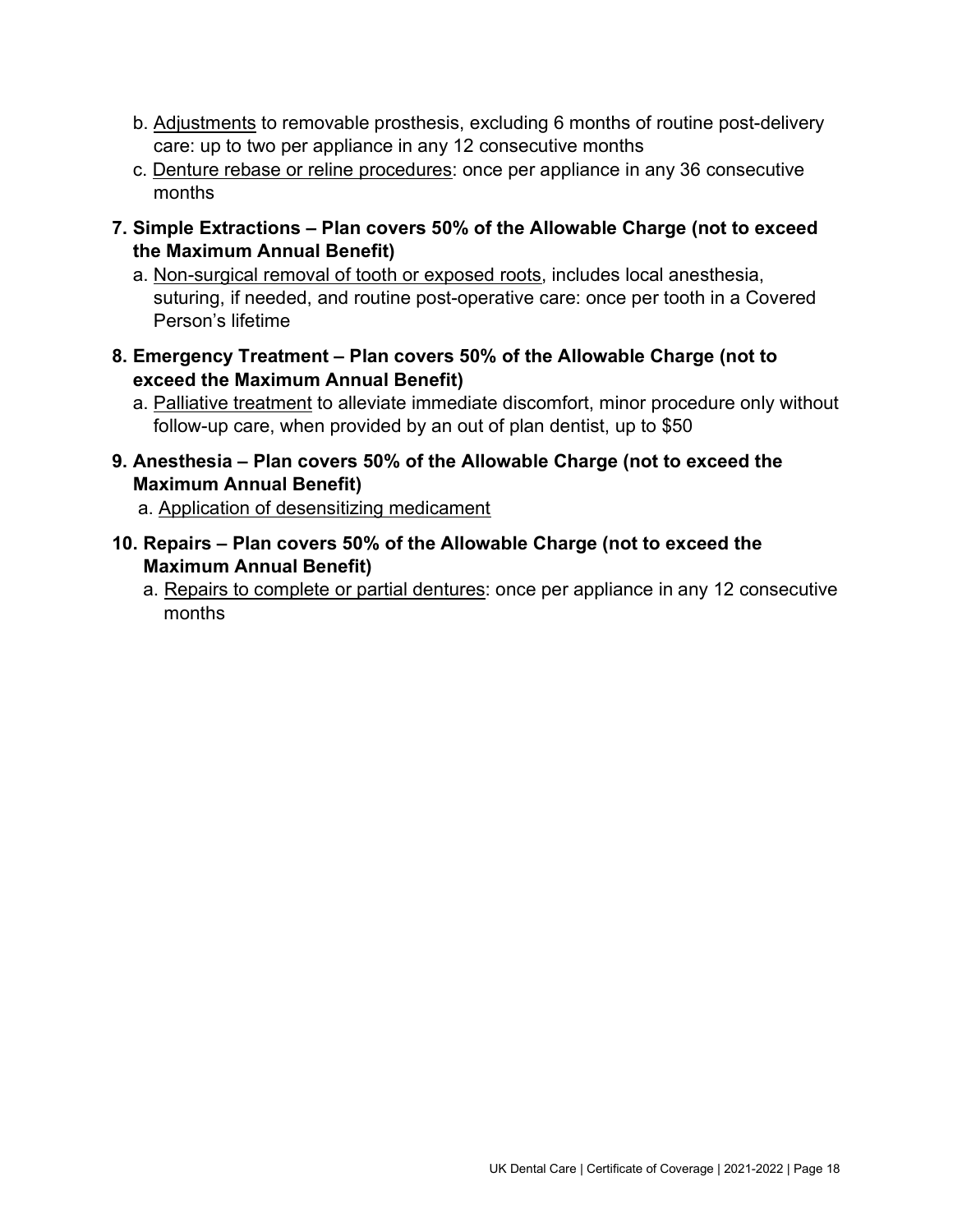# Retiree Ultra Plan

The Maximum Annual Benefit (per individual) is \$1,200 per Benefit Period.

The UK Dental Care Retiree Ultra plan for University of Kentucky retirees provides the following coverage:

- 1. Diagnostic Plan covers 100% of the Allowable Charge (not to exceed the Maximum Annual Benefit)
	- a. Oral exam, periodic, limited (problem-focused), comprehensive, or detailed and extensive (problem-focused): up to two per Covered Person in any plan year
	- b. X-rays:
		- -- Full mouth, complete series, including bitewings: once per Covered Person in any 36 consecutive months
		- -- Bitewings, back teeth: up to two sets per Covered Person in any 12 consecutive months
		- -- Periapicals, single tooth: as needed
		- -- Use of panoramic film: once per Covered Person in any 36 consecutive months
		- -- Use of cephalometric film: with orthodontic coverage only

### 2. Preventive – Plan covers 100% of the Allowable Charge (not to exceed the Maximum Annual Benefit)

- a. Dental prophylaxis appointments (cleaning, scaling, polishing): up to two per Covered Person in any plan year
- b. Topical fluoride treatment: only for Covered Persons under age 19, twice per Covered Person in any plan year
- c. Sealant: only for Covered Persons under age 14, on the occlusal surface of a permanent molar tooth, once per tooth in any 60 consecutive months
- d. Space maintenance, passive devices made for children to maintain the gap created by a missing tooth until the permanent tooth emerges: only for children under age 14, once per space
- 3. Simple Restorative Plan covers 100% of the Allowable Charge (not to exceed the Maximum Annual Benefit)
	- a. Amalgam (metal) fillings: once per tooth in any 12 consecutive months
	- b. Resin (tooth-colored) fillings, for front teeth only, back teeth at amalgam rate: once per tooth in any 12 consecutive months
	- c. Sedative (temporary) fillings: once per tooth in a Covered Person's lifetime
- 4. Major Restorative Plan covers 20% of the Allowable Charge (not to exceed the Maximum Annual Benefit)
	- a. Inlays and onlays (metallic) and crowns, when tooth cannot be restored with regular fillings due to excessive decay or fracture: once per tooth in any 60 consecutive months
	- b. Recementation of inlay or onlay or crown: once per tooth in any 12 consecutive months
	- c. Labial veneer: once per tooth in any 60 consecutive months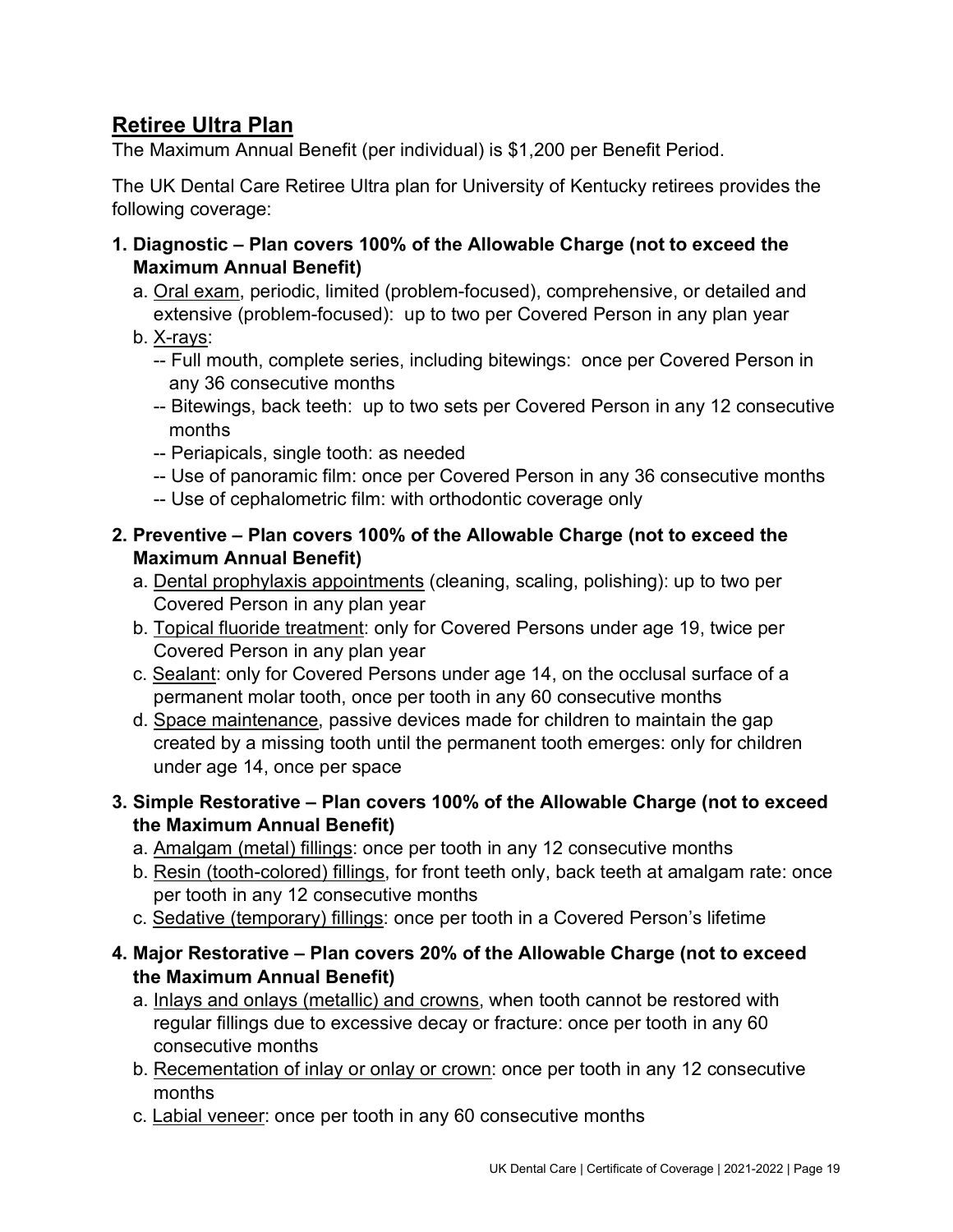### 5. Endodontics – Plan covers 30% of the Allowable Charge (not to exceed the Maximum Annual Benefit)

- a. Complete root canal therapy, including retreatment of root canal therapy
- b. Pulp capping
- c. Pulpotomy (partial removal of dental pulp)
- d. Pulpal therapy
- e. Apexification/recalcification
- f. Apicoectomy
- 6. Orthodontics Plan covers 20% of the Allowable Charge up to a \$1,000 lifetime maximum per individual member
	- a. Limited orthodontic treatment, of the transitional dentition: once in a Covered Person's lifetime
	- b. Removable or fixed appliance therapy: one appliance in a Covered Person's lifetime
	- c. Class I, II or III malocclusion, comprehensive orthodontic treatment: once in a Covered Person's lifetime
	- d. Orthodontic retention, removal of appliances, construction and placement of retainers: once in a Covered Person's lifetime, one appliance per Covered Person
	- e. Plan will not cover Orthodontic treatment if the appliances are already in place prior to coverage effective date.
- 7. Periodontics (Surgical) Plan covers 30% of the Allowable Charge (not to exceed the Maximum Annual Benefit)
	- a. Gingivectomy or gingivoplasty
	- b. Gingival curettage
	- c. Osseous surgery
	- d. Guided tissue regeneration
	- e. Graft procedures, pedicle soft tissue, free soft tissue, or subepithelial connective tissue
	- f. Distal or proximal wedge procedure
- 8. Periodontics (Non-Surgical) Plan covers 50% of the Allowable Charge (not to exceed the Maximum Annual Benefit)
	- a. Periodontal scaling and root planing: once per quadrant in any 24 consecutive months
- 9. Periodontics (Non-Surgical) Plan covers 100% of the Allowable Charge (not to exceed the Maximum Annual Benefit)
	- a. Perio Maintenance: up to two per Covered Person in any plan year
- 10. Prosthodontics (Removable) Plan covers 50% of the Allowable Charge (not to exceed the Maximum Annual Benefit)
	- a. Complete upper and lower dentures or partial dentures, including 6 months of routine postdelivery care: once per tooth in any 60 consecutive months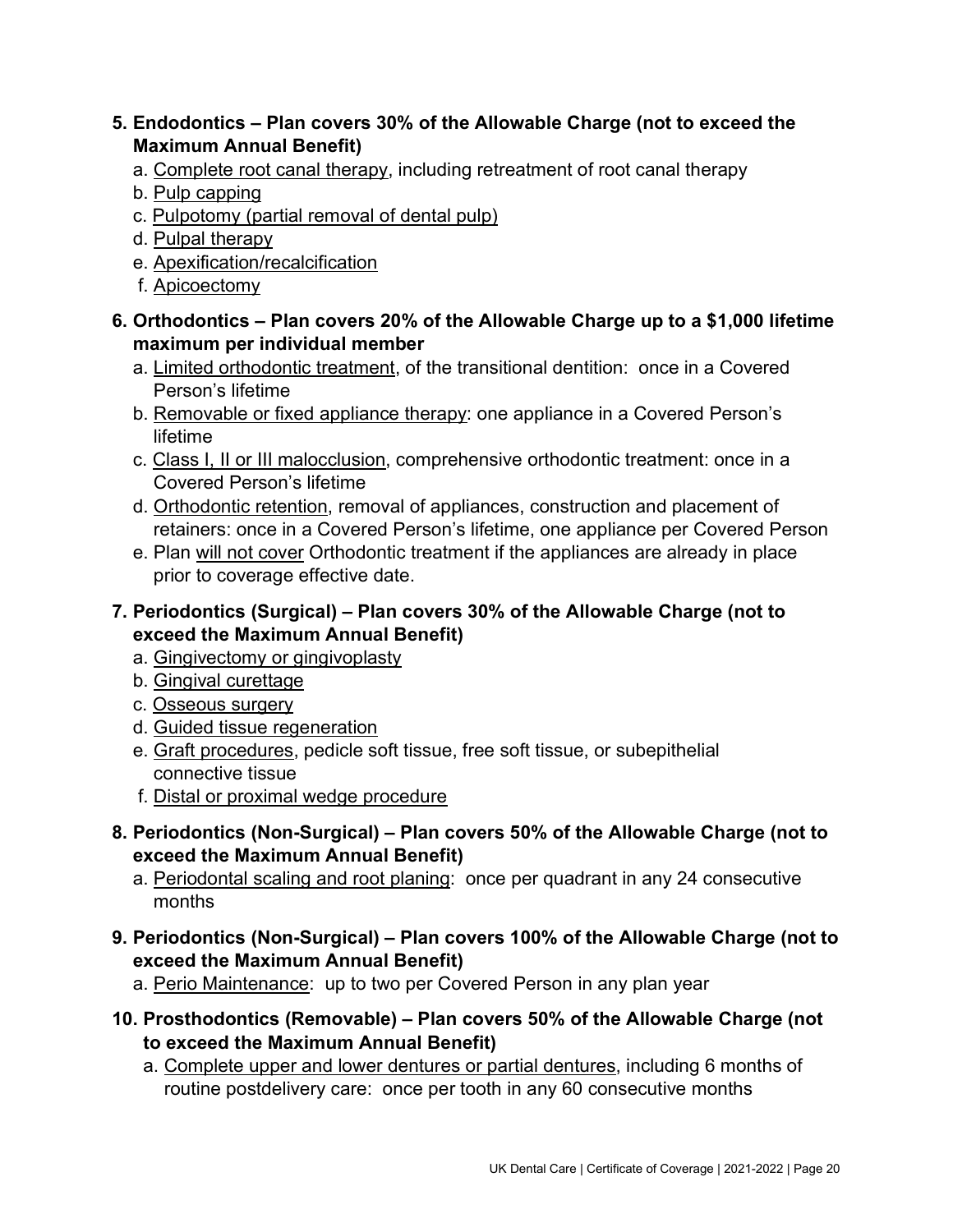- b. Adjustments to removable prosthesis, excluding 6 months of routine post-delivery care: up to two per appliance in any 12 consecutive months
- c. Denture rebase or reline procedures: once per appliance in any 36 consecutive months
- d. Tissue conditioning
- 11. Prosthodontics (Fixed) Plan covers 30% of the Allowable Charge (not to exceed the Maximum Annual Benefit)
	- a. Fixed partial denture pontics, inlays, onlays, and crowns: once per tooth in any 60 consecutive months
	- b. Cast post and core procedures related to fixed partial denture: once per tooth in any 60 consecutive months
- 12. Simple Extractions Plan covers 100% of the Allowable Charge (not to exceed the Maximum Annual Benefit)
	- a. Non-surgical removal of tooth or exposed roots, includes local anesthesia, suturing, if needed, and routine post-operative care: once per tooth in a Covered Person's lifetime

### 13. Oral and Maxillofacial Surgery – Plan covers 30% of the Allowable Charge (not to exceed the Maximum Annual Benefit)

- a. Surgical extraction performed outside of a hospital only
- b. Removal of impacted tooth
- c. Tooth reimplantation of accidentally avulsed or displaced tooth: once per tooth in a Covered Person's lifetime
- d. Alveoloplasty, surgical preparation of ridge for dentures, in conjunction with extraction: once per quadrant in a Covered Person's lifetime
- e. Vestibuloplasty, ridge extension: once per arch in a Covered Person's lifetime
- f. Surgical excision of reactive inflammatory lesions: for lesion diameter up to 1.25 cm
- g. Removal of tumors, cysts and neoplasms: for lesion diameter up to 1.25 cm
- h. Repair of small traumatic wounds: for wounds up to 5 cm
- i. Incision and drainage of an abscess
- 14. Emergency Treatment Plan covers 100% of the Allowable Charge (not to exceed the Maximum Annual Benefit)
	- a. Palliative treatment to alleviate immediate discomfort, minor procedure only without follow-up care, when provided by an out of plan dentist, reimbursement up to \$50
- 15. Anesthesia Plan covers 30% of the Allowable Charge (not to exceed the Maximum Annual Benefit)
	- a. General anesthesia, only in conjunction with covered surgical services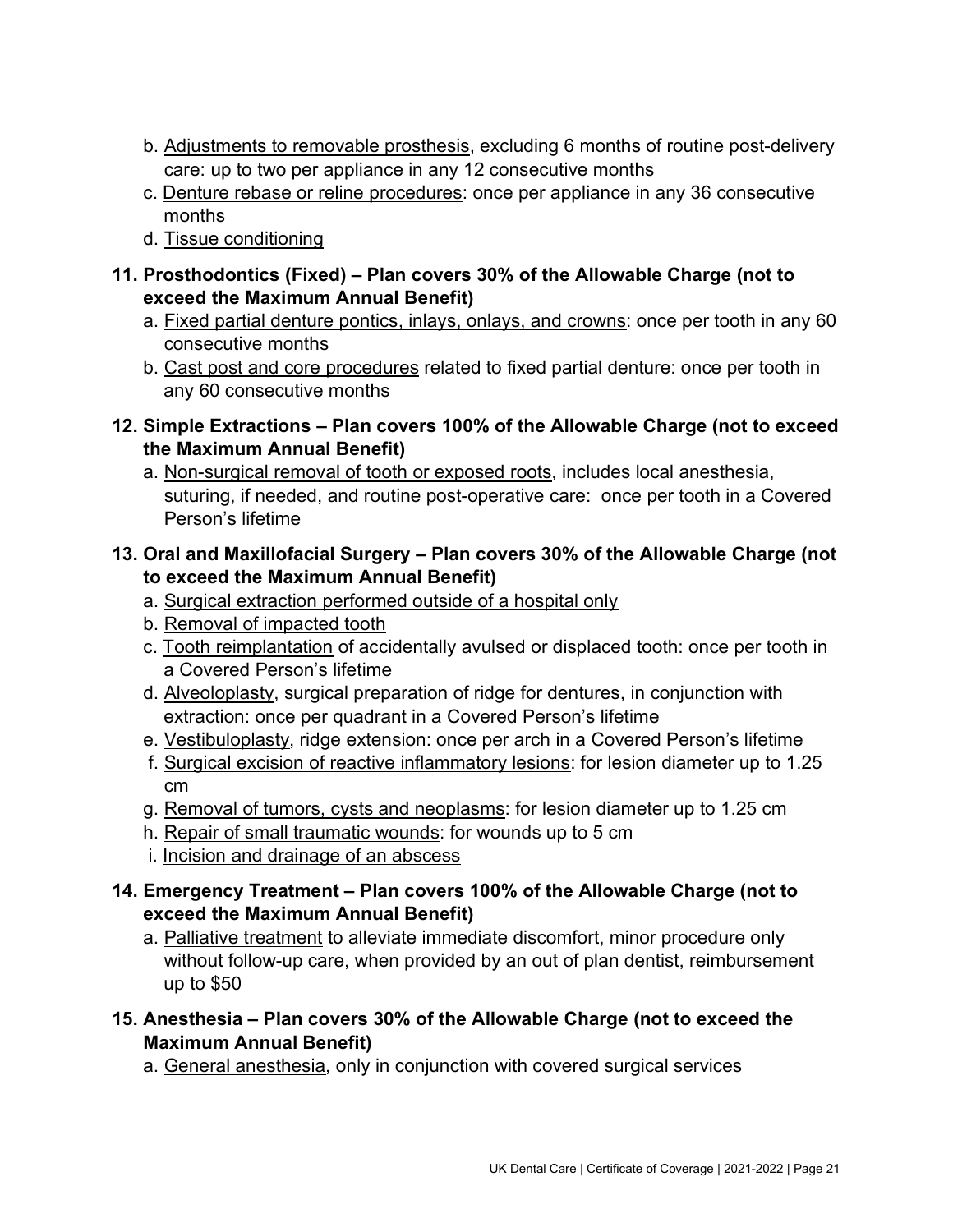- b. Analgesia and intravenous sedation, but only for Covered Persons who are severely handicapped, must be pre-determined by the UKDC Dental Director
- c. Application of desensitizing medicament
- 16. Repairs Plan covers 50% of the Allowable Charge (not to exceed the Maximum Annual Benefit)
	- a. Temporary crown (fractured tooth) or crown repair
	- b. Repairs to complete or partial dentures: once per appliance in any 12 consecutive months
	- c. Recement fixed partial denture: once per appliance in any 12 consecutive months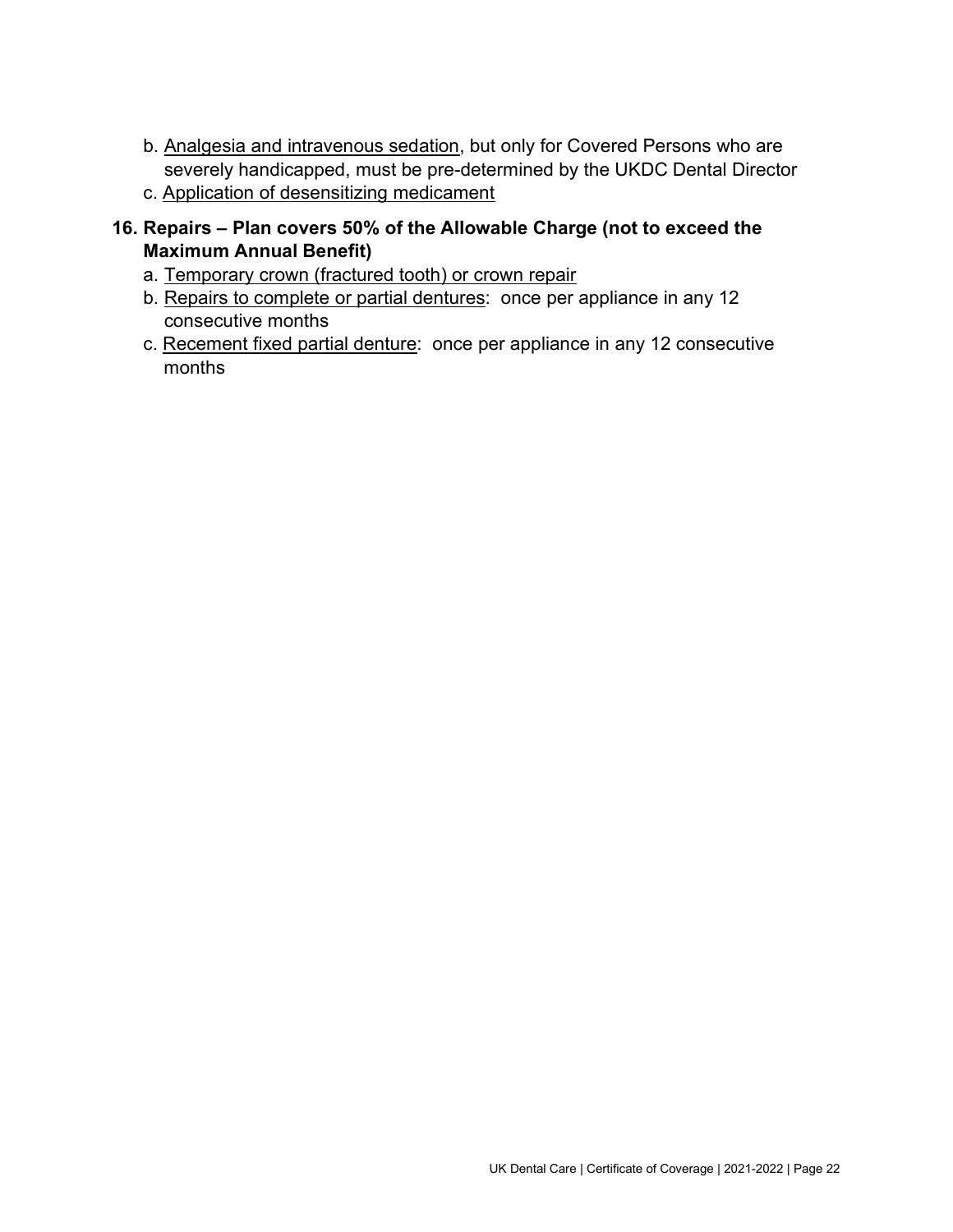# EXCLUSIONS

The UK Dental Care (UKDC) plans are very generous in their coverage of dental services that promote good dental health by encouraging regular visits, preventive care and early treatment. However, no dental care plan can cover every individual for everything. It's simply unaffordable. We do not want you to misunderstand your dental benefits, or be disappointed in your plan. To prevent this, we are providing a list of the services that are **NOT** covered by the plan.

The following list includes the most common items that are not covered. Other exclusions and limitations may be established from time to time. The payment of benefit for any service does not mean it will be covered at some future date.

MOST IMPORTANTLY, IF A PROCEDURE IS NOT LISTED IN YOUR LIST OF COVERED BENEFITS, IT IS NOT A COVERED SERVICE.

If you have any questions, please contact your member service representative at (859) 323-8566.

The following services are NOT covered by the UK Dental Care plans:

- 1. Services that are necessary because the member failed to follow the dentist's instructions.
- 2. The cost of broken, missed, or late appointments is not a benefit and shall be the responsibility of the patient.
- 3. The administrative costs of completing reports or for providing records.
- 4. Any treatment performed principally for cosmetic reasons, including, but not limited to: laminates, tooth bleaching, facings on crowns, or pontics posterior to the second bicuspid.
- 5. Special techniques, including precision dentures, characterization or personalization of crowns, dentures, fillings, or any other service. This includes, but is not limited to, precision attachments, and stress breakers. Full or partial dentures that require special techniques and time due to special problems, such as loss of supporting bone structure, are also excluded.
- 6. If the member elects to have a more costly service or treatment performed, when a condition can be treated with professionally acceptable services at a lower cost, the plan will cover up to the lower cost. The member must pay the difference between the lower cost alternative and the elected service or treatment. A more costly service or treatment may include, but is not limited to, crowns and fixed bridges.
- 7. Any procedures, appliances or restorations that alter the "bite", or the way the teeth meet (also referred to as occlusion and vertical dimension) and/or restore or maintain the bite. Such procedures include, but are not limited to, equilibration,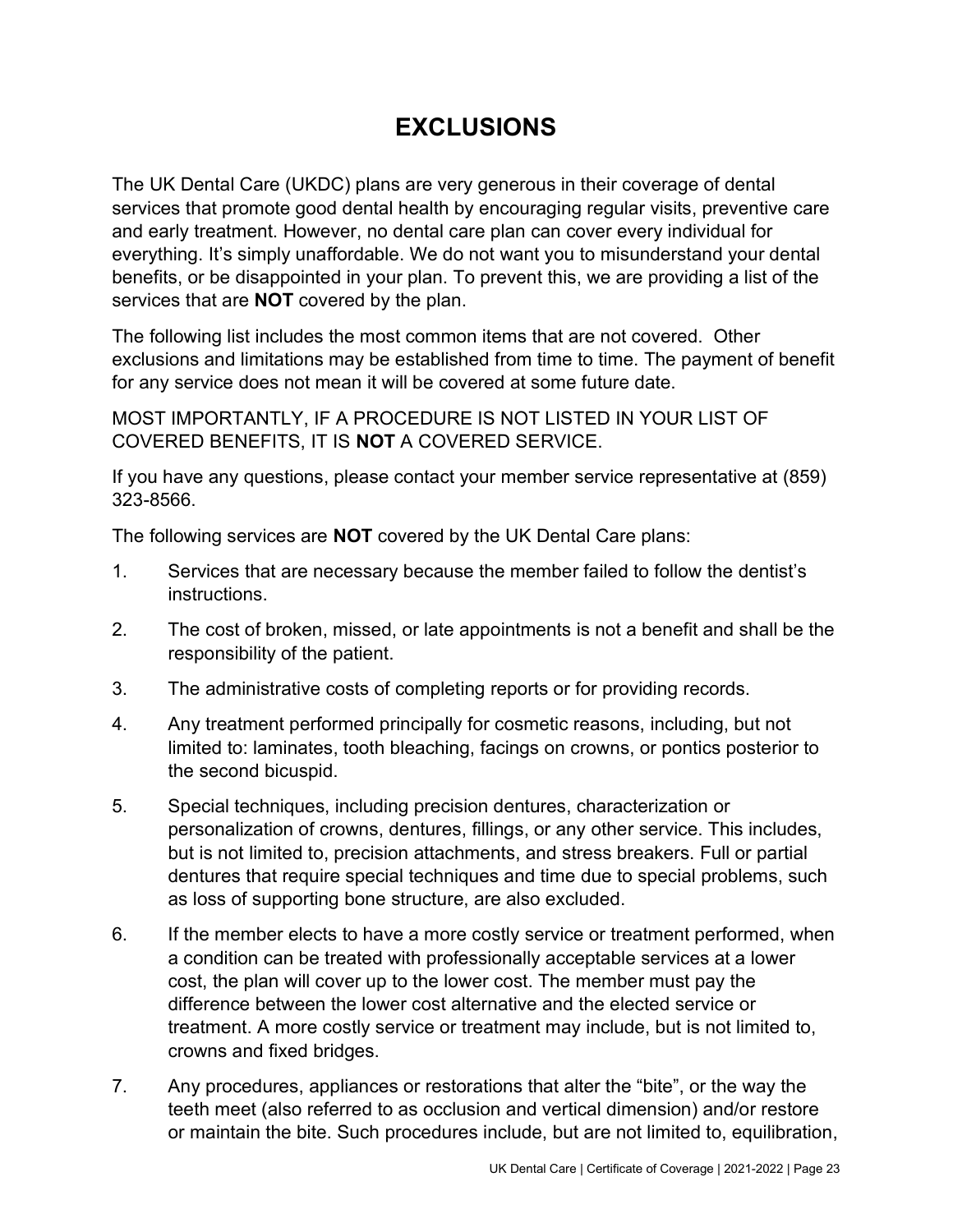periodontal splinting, full mouth rehabilitation, restoration of tooth structure lost from attrition, and restoration for mal-alignment of teeth except as specified under the Orthodontics benefit (also see #13).

- 8. Diagnosis and/or treatment of jaw joint problems, including temporomandibular joint (TMJ) syndrome, craniomandibular disorders, or other conditions of the joint linking the jaw bone and skull or the complex of muscles, nerves, and other tissue related to that joint.
- 9. Any procedures involving full-mouth reconstruction, or any services related to dental implants. However, the removal of implants is covered at the same allowable charge as extractions, as are covered procedures performed on implants.
- 10. Treatment to correct harmful habits, also called myofunctional therapy.
- 11. Services for plaque control programs, oral hygiene instruction, and dietary counseling.
- 12. Services related to the replacement or repair of appliances or devices, including: a. Duplicate dentures, appliances or devices
	- b. The replacement of lost, missing or stolen dentures and appliances
	- c. Replacement of existing dentures, bridges or appliances that can be made useable according to dental standards
	- d. Adjustments to a prosthetic device within the first 6 months of its placement, which were not included in the device's original price
	- e. Replacement or repair of orthodontic appliances
- 13. Habit-breaking appliances, except as specified under the orthodontics benefit.
- 14. Any drugs or medicines, even if they are prescribed. This includes analgesics (medications to relieve pain) and patient management drugs.
- 15. Charges for nitrous oxide, novocaine, xylocaine or any similar local anesthetic when the charge is made separately from a covered dental expense.
- 16. Dental services started, performed or prescribed prior to the date the person became eligible for services under this plan. This includes, but is not limited to, orthodontic treatment. Orthodontics will not be covered if the Covered Person has begun Active Treatment. Active Treatment is defined as beginning when any appliance has been placed in the mouth, or when steps are underway to fabricate an appliance for placement in the mouth.
- 17. Services for accidental injury to natural teeth that are provided more than 12 months after the date of the accident.
- 18. Expenses incurred after termination of coverage, except expenses for work in progress for: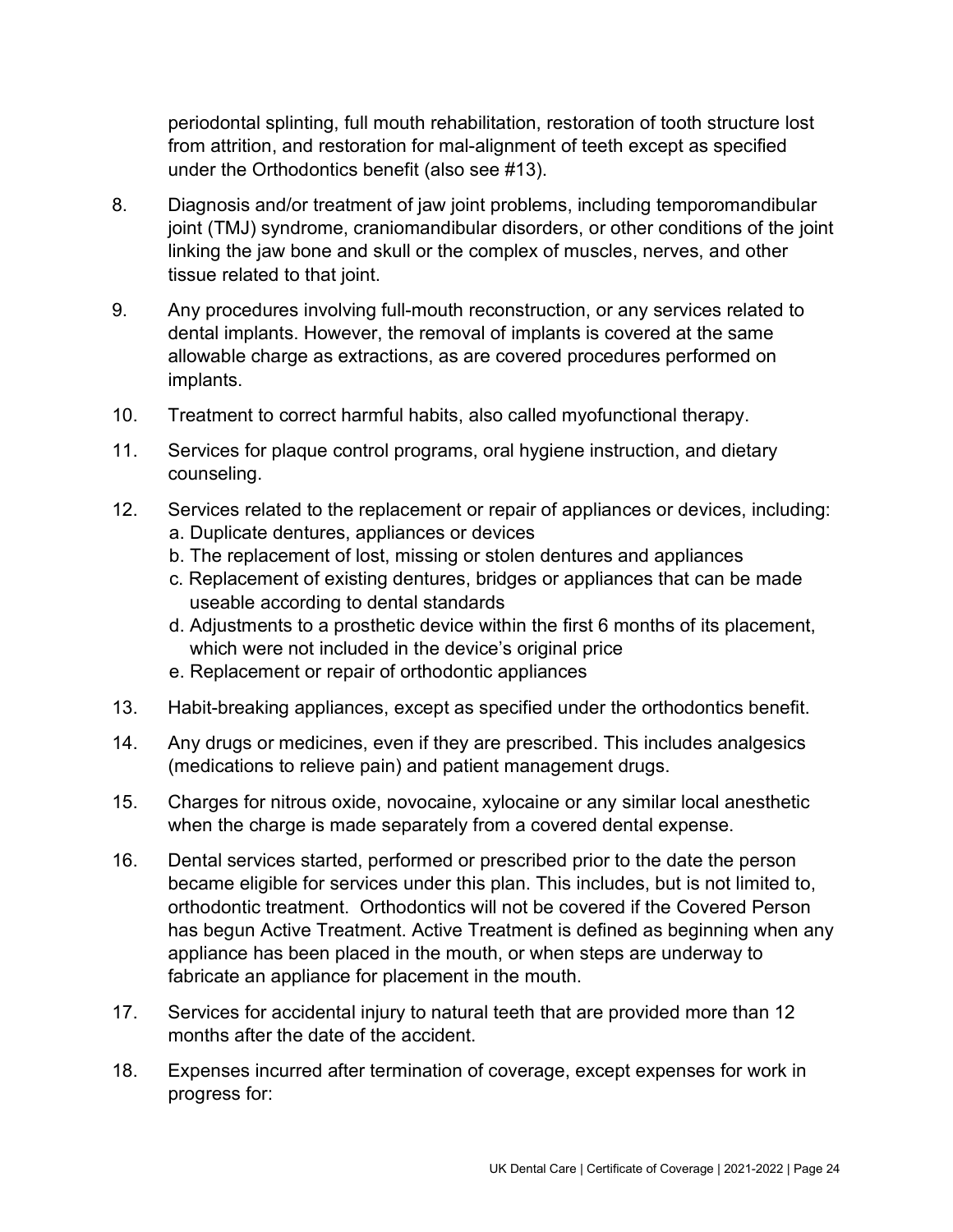- a. Prosthetic devices, crowns, inlays, or bridges, when the dentist has taken the final impressions and/or prepared the teeth while the participant was covered.
- b. Root canal therapy, if the dentist opens the tooth while the participant was covered.

These services must be completed within 60 days of the end of the coverage.

- 19. Services or supplies that the plan determines are experimental or investigative. Determination is made according to the following criteria. If any of these situations are met, the service or supply is considered experimental and/or investigative, and benefits will not be provided.
	- a. It cannot be lawfully marketed without the approval of the U.S. Food and Drug Administration (FDA), and such approval has not been granted on the date it is furnished.
	- b. The provider has not demonstrated proficiency in the service, based on experience, outcome or volume of cases.
	- c. Reliable evidence shows the service is the subject of ongoing clinical trials to determine its safety or effectiveness.
	- d. Reliable evidence has shown the service is not as safe or effective for a particular dental condition compared to other generally available services and that it poses a significant risk to the Covered Person's health or safety.

Reliable evidence means only published reports and articles in authoritative dental and scientific literature, scientific results of the provider's written protocols or scientific data from another provider studying the same service.

The documentation used to establish the plan's criteria will be made available for your examination at the office of the plan if you send a written request.

If the plan determines that a service is experimental or investigative, and therefore not covered, you may appeal the decision. The plan will respond in writing within 20 working days after receipt of a claim or other fully documented request for benefits, or a fully documented appeal. The 20-day period may be extended only with your informed written consent.

- 20. Charges for dental procedures provided at a hospital, ambulatory care facility, skilled nursing facility, substance abuse treatment facility or other facility, including dental services and additional fees charged by the dentist for hospital treatment. However, this exclusion will not apply and benefits will be provided for covered dental services rendered during such hospital care, if all these requirements are met:
	- a. A hospital setting for the dental care must be medically necessary.
	- b. Expenses for such care are not covered under the Covered Person's employer-sponsored medical plan.
	- c. Prior to hospitalization, a request for pre-authorization of dental treatment performed at a hospital is submitted to and approved by the UK Dental Care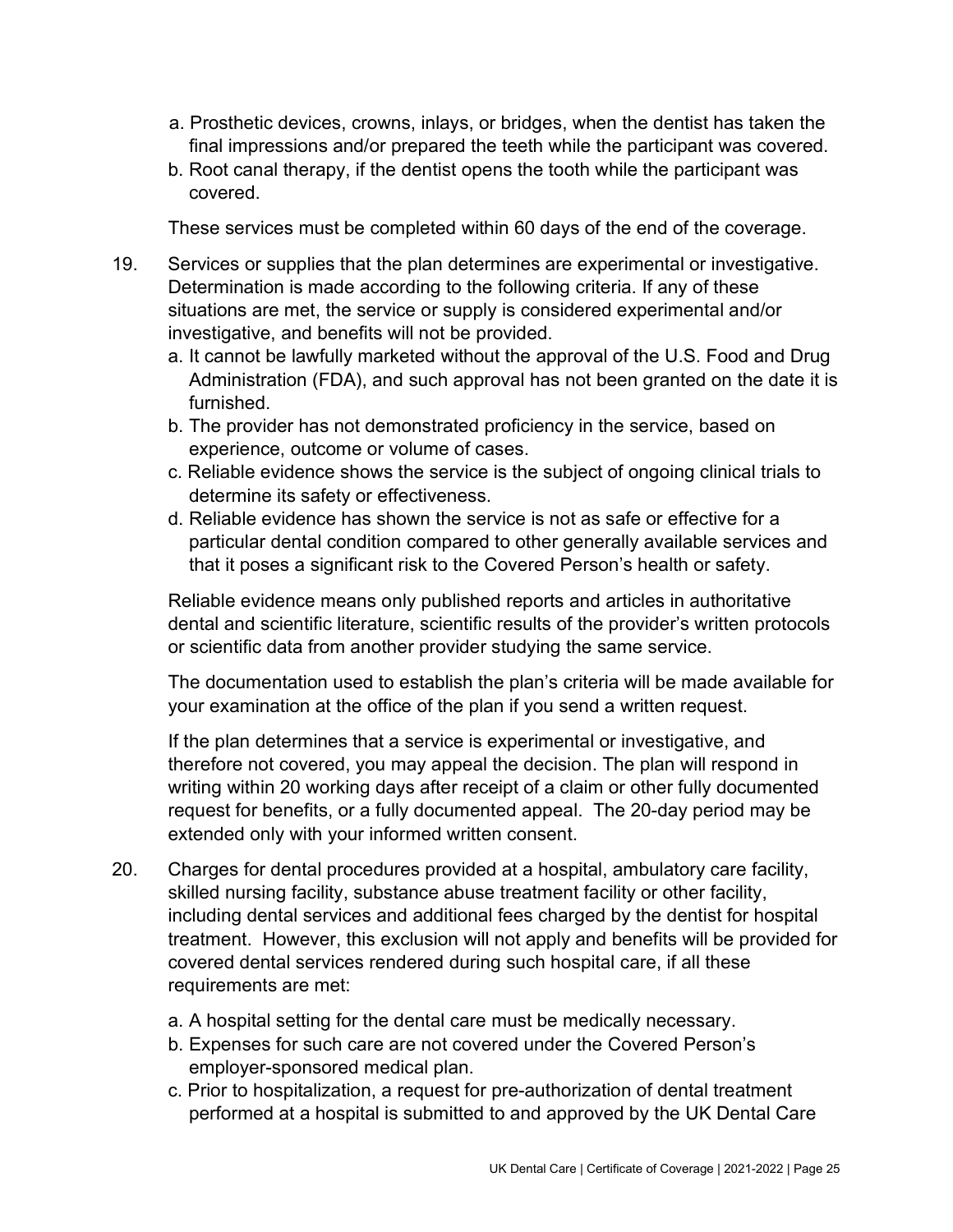Plan Manager. Such request for pre-authorization must be accompanied by a physician's or dentist's statement of medical necessity.

If hospital or facility care is approved, available benefits will be provided at the same percentage rate as those performed by a participating dental provider, up to the available benefit maximum.

- 21. Charges for dental services rendered or ordered by other than a Participating UK Faculty, Post Graduate, or Student dentist, except for out-of-area dental emergencies.
- 22. Services or supplies rendered by a member of your immediate family.
- 23. Services not provided by a licensed dentist, except the scaling and cleaning of teeth performed by a licensed dental hygienist under a licensed dentist's supervision.
- 24. Services for which a member has contractual rights to recover cost, whether a claim is asserted or not, under Worker's Compensation, automobile, medical, personal injury protection, homeowners or other no-fault insurance.
- 25. Services or supplies paid for or provided because of services in the armed forces of any government.
- 26. Services or treatments which do not have a reasonably favorable prognosis.
- 27. Transportation to or from treatment.
- 28. Self-inflicted injury or illness.
- 29. Services for reading Oral Pathology biopsies.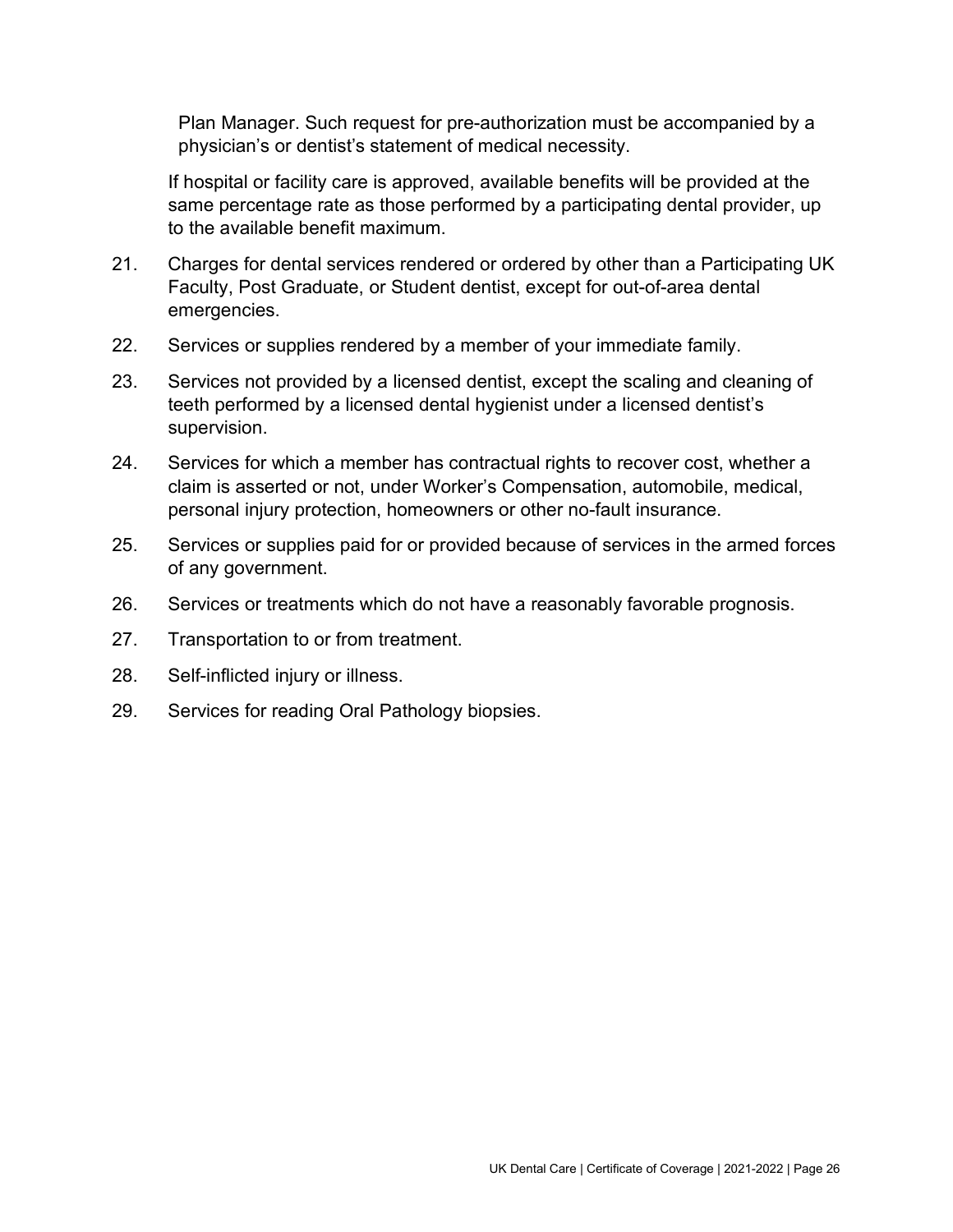# GENERAL PROVISIONS

# **Eligibility**

To be eligible for coverage, individuals must meet the eligibility definitions as a regular employee, certain temporary employee, certain retiree, or other as defined by the University of Kentucky Administrative Regulations. Employees and retirees meeting these eligibility definitions must reside in the Service Area.

To be eligible for coverage as a Dependent, an individual must:

1. reside in the Service Area;

2. meet the University of Kentucky's eligibility requirements for Dependent coverage;

The Member must notify the University of Kentucky Benefits Office of any changes that will affect the eligibility of the Member or the Member's Dependents for services or benefits under this Certificate.

Notification should be made as soon as possible, but no later than 31 days after the event. This includes changes in address, marriage, divorce, death, change of Dependent disability or dependency status, and enrollment or change in enrollment in another dental plan.

The Member and Dependent will be jointly and severally responsible for reasonable charges for any services or benefits provided under this Certificate after the Dependent ceases to be eligible for coverage.

## **Enrollment**

Persons who are eligible to enroll as Members or Dependents at the time designated by the UK Employee Benefits department for open enrollment must enroll at that time or must wait until the next Open Enrollment Period.

Persons who first become eligible to enroll at a time other than during the Open Enrollment Period must enroll within 30 days of eligibility. For example, new employees of the University of Kentucky will be allowed 30 days from the day of eligibility to enroll regardless of the University of Kentucky's Open Enrollment Period. Newly eligible Dependents not enrolled within 30 days of eligibility may not be added until the next Open Enrollment Period.

To enroll, an Employee or Retiree must submit a completed Dental Benefits Enrollment Form application to the University of Kentucky Human Resources Department. Enrollment is complete when the University has accepted the application and appropriate Periodic Pre-payment.

# Effective Date of Coverage

Benefits will be provided to Members and eligible Dependents under this Certificate as of the date that enrollment is accomplished as established by the University of Kentucky Benefits Office.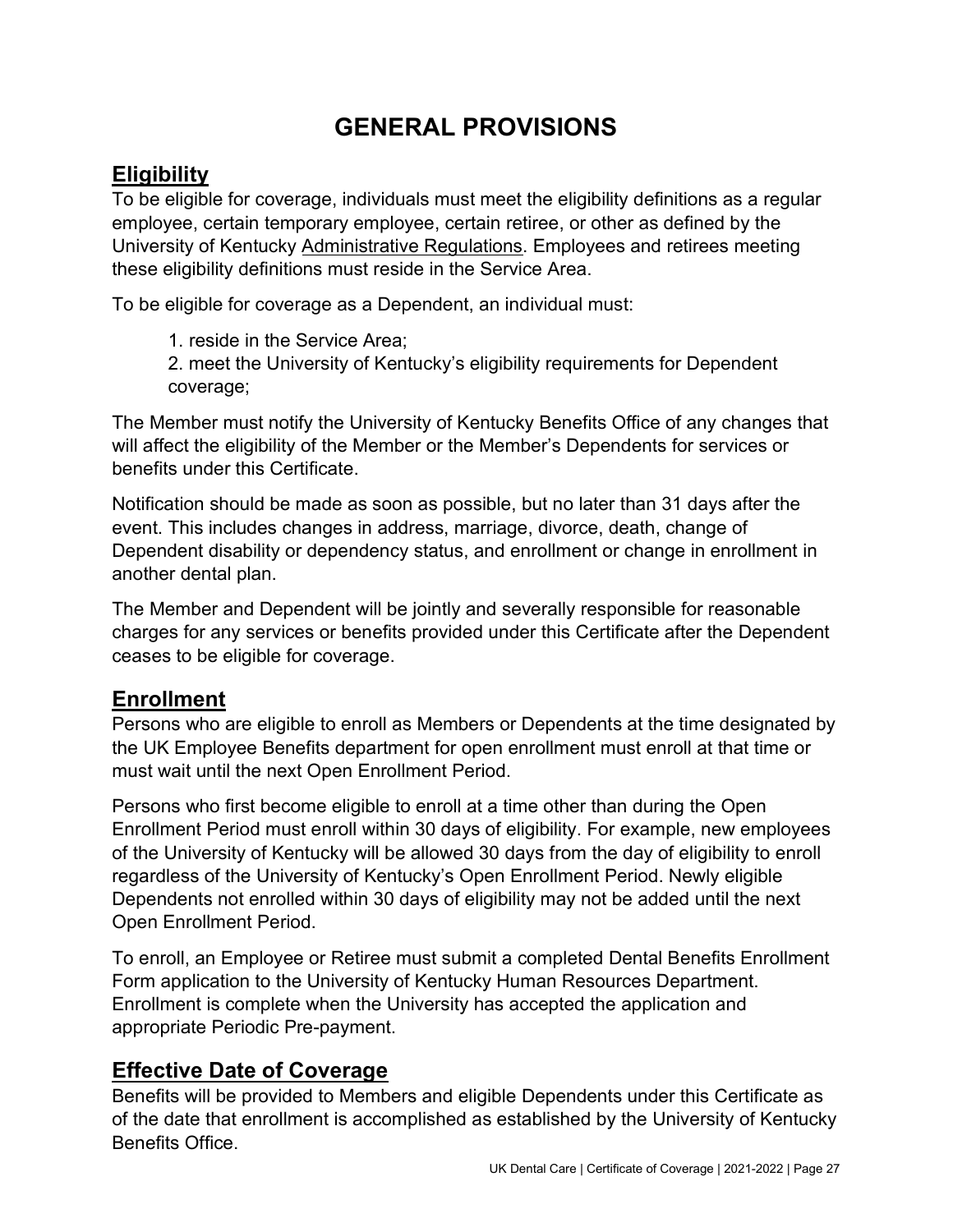Benefits will be provided to new Dependents as of the date that the new Dependent is born, adopted, or married, as the case may be, when the enrollment process is completed within 30 days of the event and when the Member has paid any applicable Premiums. No Dependent shall be provided benefits under the Certificate until the Member is enrolled.

# Family and Medical Leave Act of 1993

A Covered Person who otherwise would be ineligible due to a Member's inactivity at work will retain eligibility during a period of leave under the Family and Medical Leave Act of 1993 (the Act). Membership may continue, at the Member's discretion, for the period of leave under the Act. If the Member does not retain coverage during the leave period, the Member and any eligible Dependents who were covered immediately prior to the leave may be reinstated upon return to work.

To obtain coverage for a Member upon return from leave under the Act, the University of Kentucky must provide UK Dental Care Plan a copy of the health care Provider statement allowed by the Act to document the applicability of the Act to the Member.

# Forms and Applications

Applicants and Covered Persons will complete and submit through the University any applications, dental questionnaires and other forms as are reasonably requested. Covered Persons certify that the information contained in such applications, questionnaires and forms is true, correct and complete to the best of their knowledge and belief. The intentional submission of false or misleading information requested on such forms may be grounds for refusal or termination of enrollment. In the event that enrollment is terminated for these reasons, termination may be made retroactively to the initial date of enrollment. Individuals terminated for these reasons will not be allowed to re-enroll.

## Identification Cards

Identification cards are not needed when seeking treatment at any of the UK College of Dentistry facilities. The Covered Person only need notify the receptionist that they are a UK Dental Care plan member and provide the name of the policyholder.

### Membership Records

The University of Kentucky periodically will forward information needed by UK Dental Care for administration. Only those records of the University of Kentucky that relate to the benefits provided under this dental care plan will be open for inspection by UK Dental Care at any reasonable time.

If any obligation is dependent upon information that will be supplied by the University of Kentucky or a Covered Person, and this information has not yet been received in a satisfactory form, UK Dental Care is not responsible for the obligation. Incorrect information furnished may be corrected if UK Dental Care has not acted to its detriment by relying upon it.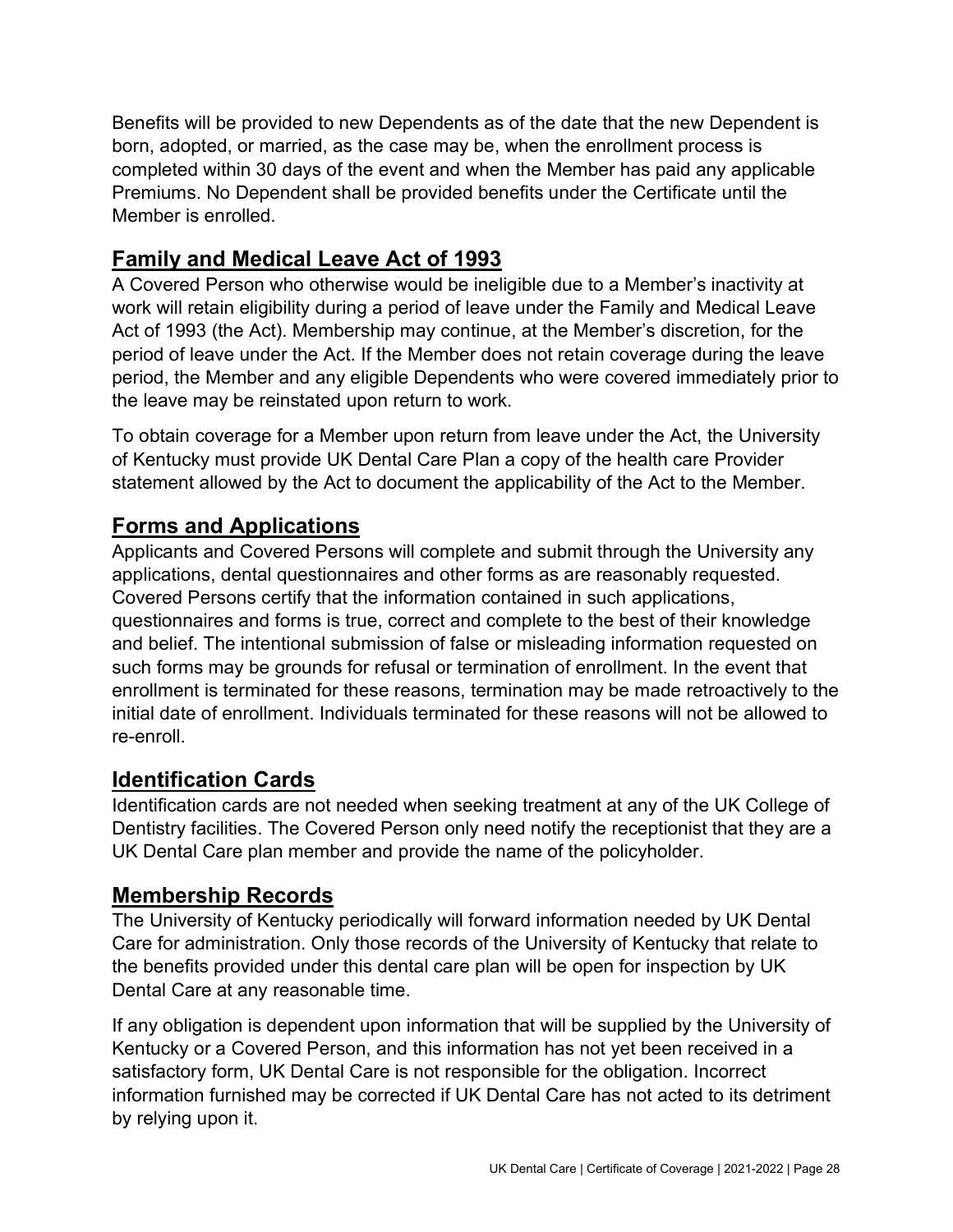# Authorization to Receive Information

The UK Dental Care Plans Manager is entitled to receive from any Provider any and all information necessary to determine whether benefits will be provided pursuant to the UK Dental Care plans, subject to all applicable confidentiality requirements. By accepting coverage under this Certificate, the Member authorizes Providers rendering services to a Covered Person to report to and disclose to UK Dental Care any and all information concerning the care, treatment and physical condition of the Covered Person, upon request, and to permit copying of such records. The Covered Person agrees to cooperate with UK Dental Care by providing dental information and by assisting in obtaining any and all dental records as requested.

# Billing for Dental Services

Charges for dental services provided to plan members will be entered into the College's dental billing system. UK Dental Care plan payments will be applied at the time the charges are posted into the College's dental billing system. The patient will be sent a statement of any outstanding Co-Insurance Amounts to be paid by the responsible party.

# Contract Administration

Administrative policies and procedures established and/or adopted by UK Dental Care are used in interpreting and administering the provisions of your Certificate. The policies and procedures are binding upon you to the same extent as if they were stated in your Certificate.

We may obtain advisory opinions from professional consultants in making a decision on claims.

UK Dental Care or anyone acting on our behalf shall determine the administration of contract benefits in such a manner that has a rational relationship to the terms set forth herein. However, UK Dental Care or anyone acting on our behalf has complete discretion to determine the administration of contract benefits. This includes without limitation, determinations on whether services, care, treatment, or supplies are Dentally Necessary, Investigational, Cosmetic in nature, or whether charges are reasonable. Such a determination shall be final and conclusive. However, a Covered Person may use the appeals procedure set out herein.

UK Dental Care or anyone acting on our behalf shall have all the powers necessary or appropriate to enable it to carry out its duties in connection with the operation and administration of the Certificate. This includes, without limitation, the power to construe the contract, to determine all questions arising under the Certificate, and to make, establish and amend the rules and regulations and procedures with regard to the interpretation and administration of the provisions of this Certificate. However, these powers shall be exercised in such a manner that has a reasonable relationship to the provisions of the Contract and Certificate. A specific limitation or exclusion will override more general benefit language.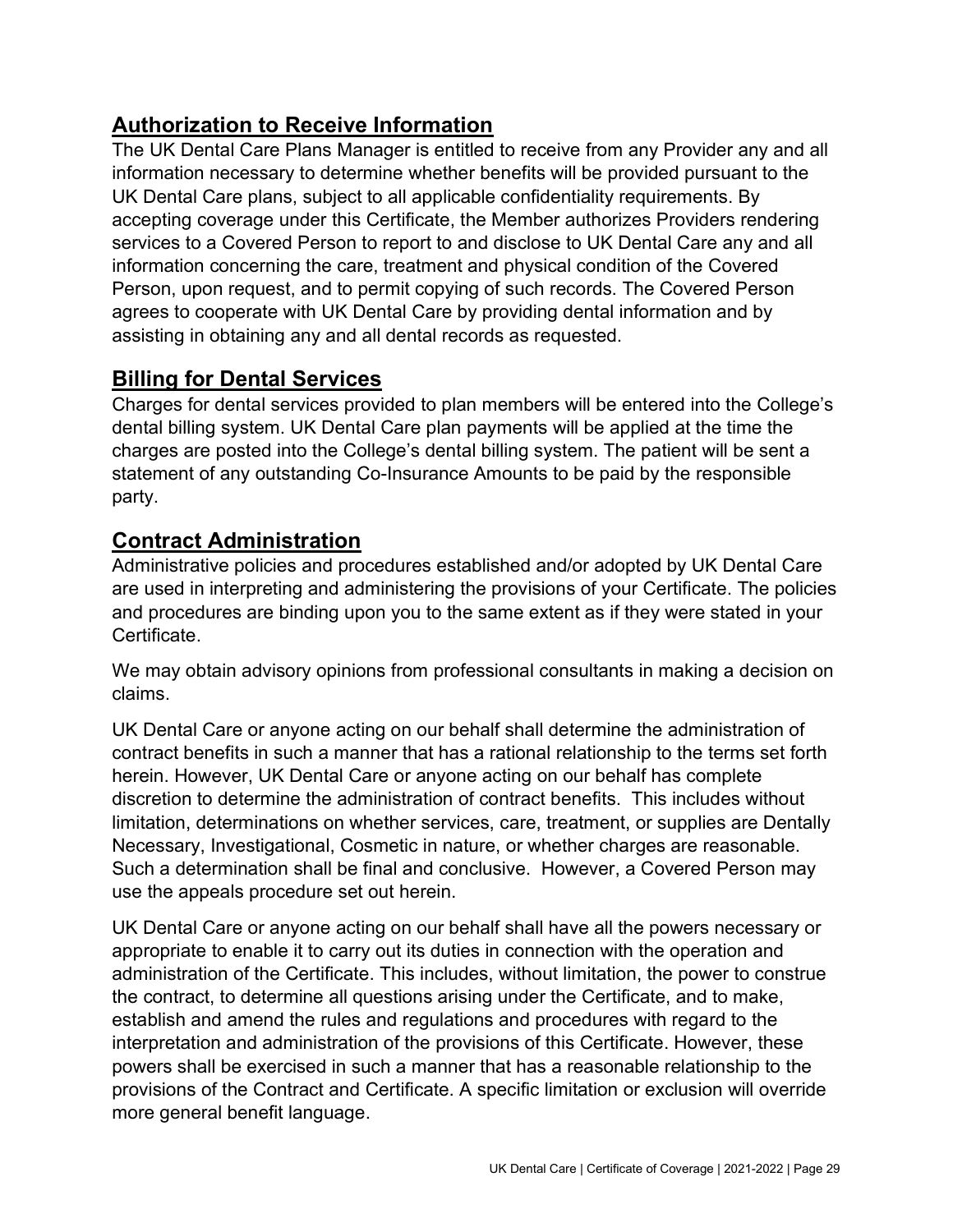## Member Rights and Responsibilities

The UK Dental Care Plan, your Certificate, and applicable laws create rights and responsibilities of Covered Persons.

### Rights of Covered Persons include the right to:

- Be treated with respect and dignity.
- Receive treatment without being unlawfully discriminated against based upon race, color, disability, age, religion, sex, or national origin.
- Receive a prompt and reasonable response to their request for Covered Services.
- File a complaint, grievance, or appeal. A copy of the grievance procedure may be obtained at any time upon request by contacting the UK Dental Care Member Services Office.
- Refuse treatment. For personal or religious reasons, a Covered person may refuse to accept procedures or treatment recommended as necessary by a Participating UK Faculty, Post Graduate, or Student Dentist. Although such refusal is the Covered Person's right, in some situations it may be regarded as a barrier to the continuance of the dentist-patient relationship or to the rendering of the appropriate standard of care. When a Covered Person refuses a recommended, necessary treatment or procedure and the Dentist believes that no professionally acceptable alternative exists, the Covered Person will be so advised. If the Covered Person still refuses the treatment or procedure, or requests a treatment or procedure which the Dentist does not believe dentally or professionally appropriate, the Dentist and UK Dental Care are relieved of further professional and financial responsibility, respectively. The Dentist is not required to provide care, and UK Dental Care is not required to arrange treatment for the condition.
- Maintain confidentiality of dental records. Information received regarding Covered Persons' dental records and information from Dentists will be kept confidential except as specified in this Certificate. Except when required by law, information from dental records will not be disclosed without the consent of the Covered Person.
- Receive an itemized explanation of all charges upon request.
- Receive information about:
	- 1. UK Dental Care and UK Faculty, Post Graduate, and Student Dentists.
	- 2. Covered Services, including access to Covered Services.
	- 3. Pre-authorization when it is required.
	- 4. The qualifications and scheduling of Participating UK Faculty and Post Graduate Student Dentists, upon request.
	- 5. Costs, including Co-insurance Amounts.
	- 6. Benefits, including Exclusions and Limitations.
	- 7. Procedures for giving and receiving notice.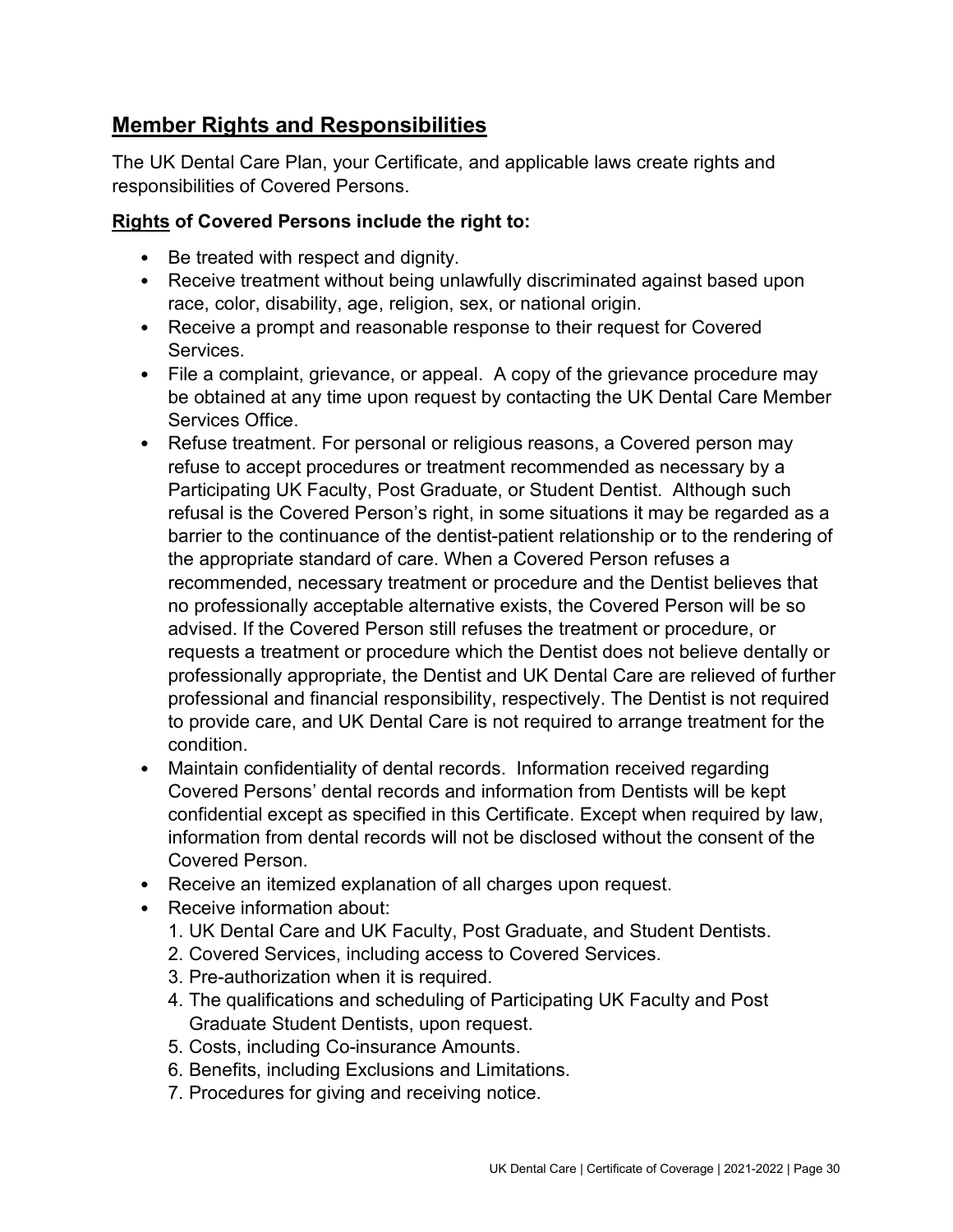• Receive information enabling the Covered Person, or someone with a legal right to act on the Covered Person's behalf, to give informed consent prior to treatment, except when this is not possible due to an Emergency. Such information shall address treatment alternatives, including an explanation of the value and risks of each alternative.

### Responsibilities of Covered Persons include the responsibility to:

- Cooperate with UK Dental Care and the Participating UK Faculty, Post Graduate, and Student Dentists as they provide dental benefit services. This includes the Covered Person's responsibility to provide information necessary in order to care for the Covered Person, and the Covered Person's responsibility to follow instructions, procedures and guidelines.
- Notify UK Front Desk Personnel, Participating UK Faculty, Post Graduate, and Student Dentists that you are a Member or Covered Person in UK Dental Care prior to receiving Covered Services.
- Coordinate dental services through a Participating UK Faculty, Post Graduate, or Student Dentist.
- Make sure a Participating UK Faculty, Post Graduate, or Student Dentist has provided, preauthorized, or approved all dental benefit services and supplies, except for out of area Emergency Care.
- Pay applicable Co-insurance Amounts at the time services are rendered.
- Notify UK Dental Care of other insurance (including health, auto, workers' compensation, etc.) and benefit plans that may cover a dental condition for which dental benefits are provided by UK Dental Care.
- Make sure Emergency Care is rendered by a Participating UK Faculty, Post Graduate, or Student Dentist unless time or other circumstances make this impossible. Call UK Dental Care at (859) 323-8566 to approve Emergency Care whenever practical, prior to obtaining Emergency Care.
- Notify your Participating UK Faculty, Post Graduate, or Student Dentist and UK Dental Care on the first business day after you receive Emergency Care, when the Emergency Care was not preauthorized.
- Promptly notify UK Dental Care through the University of Kentucky Benefits Office or the UK Dental Care Office of a change of address. Coverage for the Member and the Member's Dependents will be canceled, as of the date that the Member's residence is no longer in the Service Area.
- Keep all scheduled appointments. In the event that a 24-hour notice of cancellation is not given, the visit will be marked as a DNKA (see page 7). Following three DNKA's in any twelve-month period, the member will be placed on "urgent care only" status and must present for treatment to the urgent care walk-in clinic only for the next twelve months. Due to the necessary structure of scheduling in the pre-doctoral clinics, patients may be removed from treatment in those clinics based upon a single DNKA.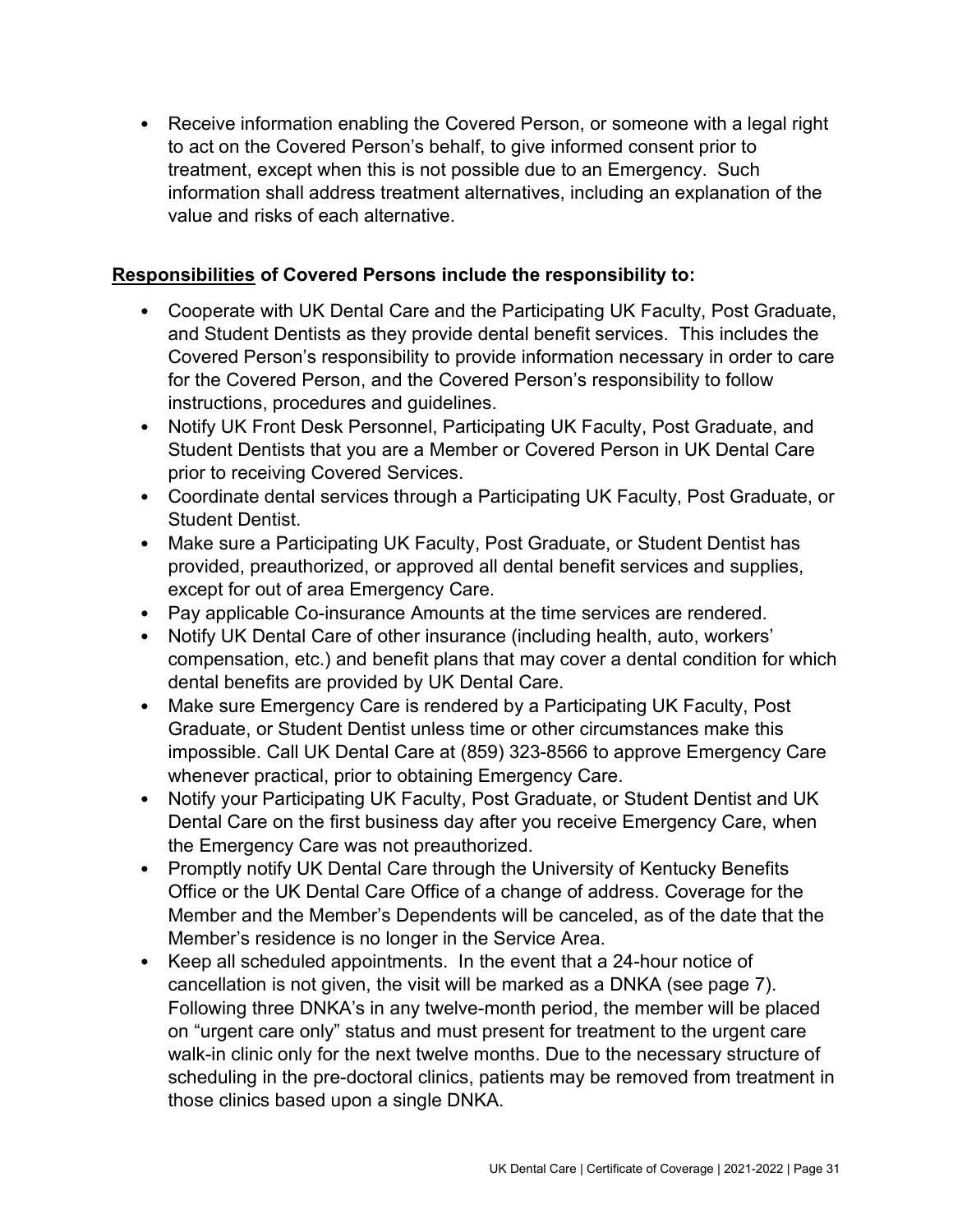#### Complaint and Grievance Procedure

If a Covered Person has a problem or complaint regarding any aspect of the administration of benefits by UK Dental Care, the Member may contact the UK Dental Care Member Services Office to discuss the matter. If the matter cannot be resolved within a reasonable time to the Member's satisfaction, the Member may submit a written grievance. A copy of the grievance procedure may be obtained from UK Dental Care at any time upon request by the Member.

## Coordination of Benefits (COB)

- 1. This Coordination of Benefits ('COB') provision applies when a Member or Member's Dependent has dental care coverage under more than one plan. 'Plan' and 'this Plan' are defined below.
- 2. If this COB provision applies, the order of benefit determination rules should be looked at first. Those rules determine whether the benefits of this plan are determined before or after those of another plan.
	- a. The benefits of this plan:
		- i. Shall not be reduced when, under the order of benefits determination rules, this plan determines its benefits before another plan; but
		- ii. May be reduced when, under the order of benefit determination rules, another plan determines its benefits first. This reduction is described in paragraph (5) of this subsection, and explains the effects on the benefits of this plan.
- 3. Definitions
	- a. "Plan" is any of these which provides benefits or services for, or because of, medical or dental care treatment,
		- i. Group insurance for Group-type coverage, whether insured or uninsured. This includes prepayment, Group practice, or individual practice coverage. It also includes coverage other than school Accident-type coverage.
		- ii. Coverage under a governmental plan or required or provided by law. This does not include a state plan under Medicaid (Title XIX, Grants to States for Medical Assistance Programs, of the United States Social Security Act as amended from time to time). It also does not include any plan when, by law, its benefits are in excess to those of any private insurance program or other non-governmental program.
		- iii. Each contract or other arrangement for coverage under clause (i) or (ii) of this subparagraph is a separate plan. Also, if an arrangement has two parts and COB rules apply only to one of the two, each of the parts is a separate plan.
		- b. 'This plan' is the Group Contract.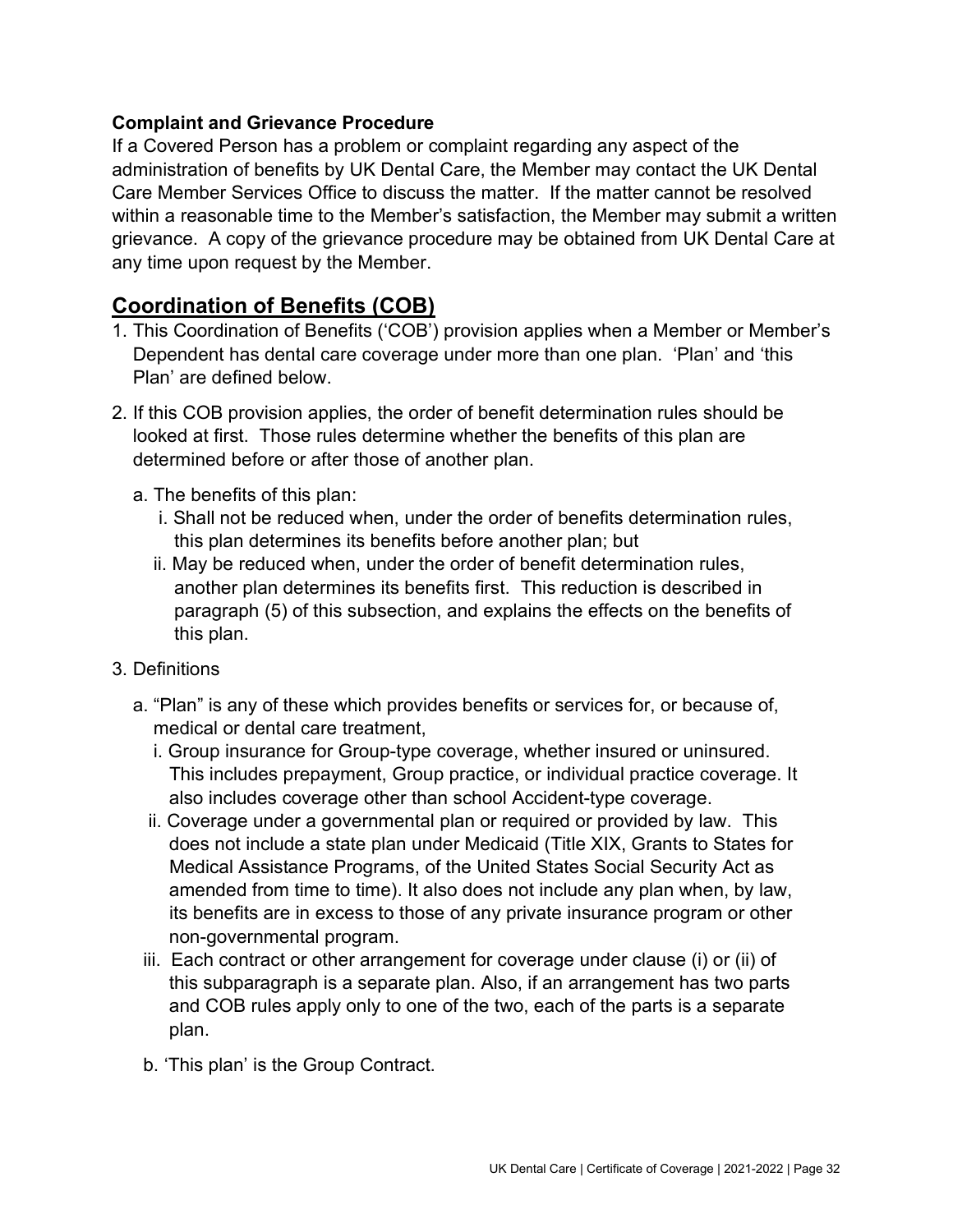- c. 'Primary plan/secondary plan.' The order of benefit determination rules state whether this plan is a primary plan or a secondary plan as to another plan covering the person.
	- i. When this plan is a primary plan, its benefits are determined before those of the other plan and without considering the other plan's benefits.
	- ii. When this plan is a secondary plan, its benefits are determined after those of the other plan and may be reduced because of the other plan's benefits
- iii. When there are more than two plans covering the person, this plan may be a primary plan as to one or more of the plans and may be a secondary plan as to a different plan or plans.
- d. 'Allowable expense' means a Covered Service.
	- i. When a condition can be treated with a professionally acceptable service at a lower cost, the additional cost of a more costly service or treatment is not considered an allowable expense under the above definition, unless the more costly service is dentally necessary either according to generally accepted dental practice, or as specifically defined in the plan.
	- ii. When a plan provides benefits in the form of services, the reasonable cash value of each service rendered will be considered both an allowable expense and a benefit paid.
- e. 'Claim determination period' means a calendar year. However, it does not include any part of a year during which a person has no coverage under this plan, or any part of a year before the date this COB provision or a similar provision takes effect.
- 4. Order of Benefit Determination Rules
	- a. General. When there is a basis for a claim under this plan and another plan, this plan is a secondary plan which has benefits determined after those of the other plan, unless:
		- i. The other plan has rules coordinating benefits with those of this plan; and
		- ii. Both those rules and this plan's rules, in subparagraph (b) of this paragraph, require that this plan's benefits be determined before those of the other plan.
	- b. Rules. This plan determines its order of benefits using the first of the following rules which applies:
		- i. Non-Dependent/Dependent. The benefits of this plan which covers the person as an Employee, Retiree or Member (that is, other than as a Dependent), are determined before those of the plan which covers the person as a Dependent.
		- ii. Dependent child. If two or more plans cover the same child as a Dependent child of different parents, called 'parents', benefits for the child are determined in this order: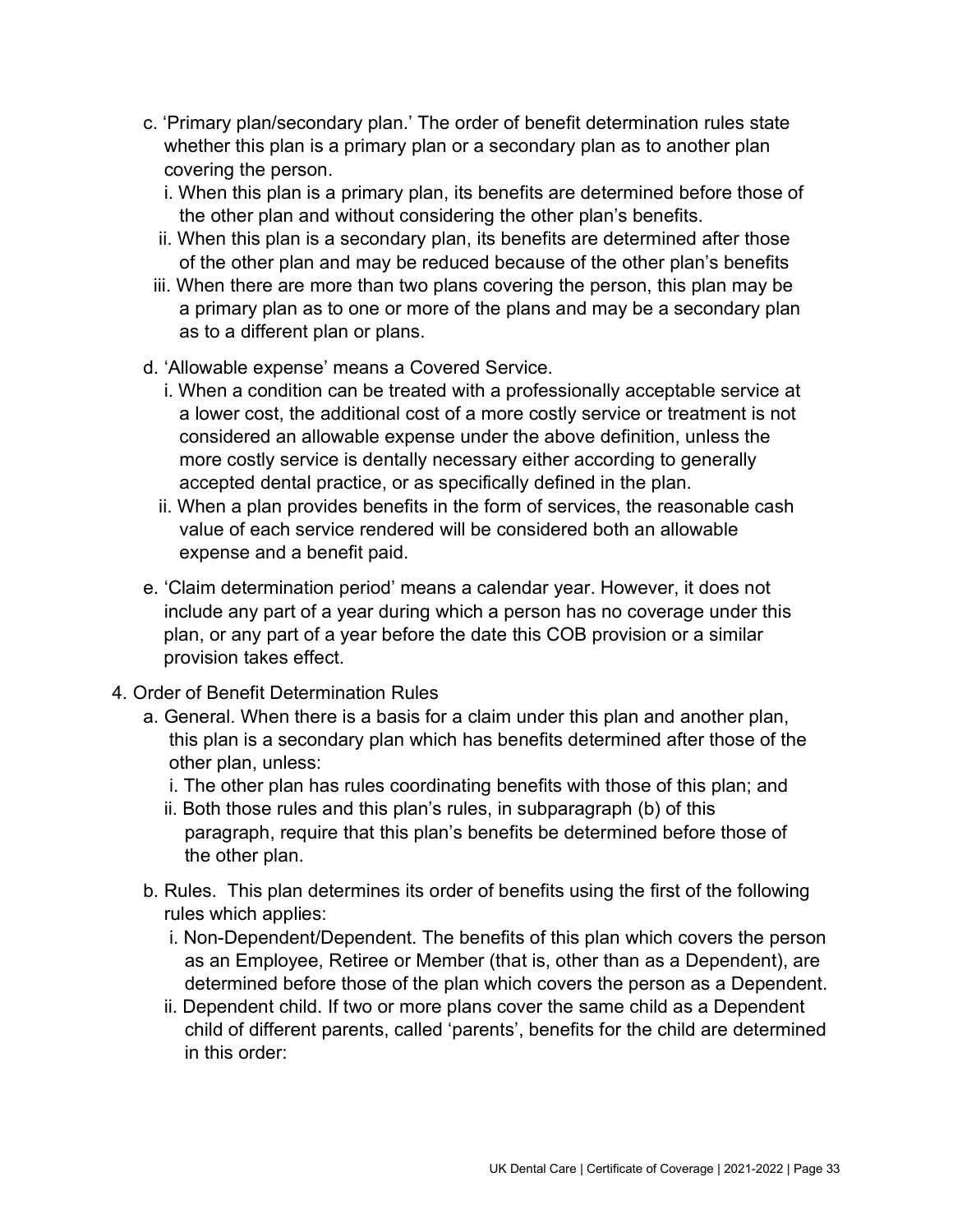(1) The benefits of the plan of the parent whose birthday falls earlier in a year are determined before those of the plan of the parent whose birthday falls later in that year; but

(2) If both parents have the same birthday, the benefits of the plan which covered the parent longer are determined before those of the plan which covered the other parent for a shorter period of time.

(3) However, if the other plan does not have the rule described in subclause (1) of this clause, but instead the other plan has a rule based upon the gender of the parent, and if, as a result, the plans do not agree on the order of benefits, the rule in the other plan will determine the order of benefits.

(4) However, for the dependent child of separated or divorced parents, if the specific terms of a court decree state that one of the parents is responsible for the dental care expenses of the child, and the entity obligated to pay or provide the benefits of the plan of the parent has actual knowledge of those terms, the benefits of that plan are determined first. This subclause does not apply to any claim determination period or plan year during which any benefits are actually paid or provided before the entity has actual knowledge.

- iii. Active/inactive employee. The benefits of a plan that covers a person as an employee who is neither laid off nor retired (or as that employee's Dependent) are determined before those of a plan that covers that person as a laid off or retired employee (or as that employee's Dependent). If the other plan does not have these rules, and if, as a result, the plans do not agree on the order of benefits, this provision is ignored.
- iv. Longer/shorter length of coverage. If none of the above rules determines the order of benefits, the benefits of the plan which covered a Member or Covered Person longer are determined before those of a plan which covered that person for the shorter time.
- 5. Effect of the Benefits of this Plan
	- a. When this paragraph applies. This paragraph (5) applies when, in accordance with paragraph (4) of this subsection, Order of Benefit Determination Rules, this plan is a secondary plan as to one or more other plans. In that event, the benefits of this plan may be reduced under this paragraph.

 Such other plan or plans are referred to as 'the other plan' in subparagraph (b) of this paragraph.

- b. Reduction in this plan's benefits. The benefits of this plan will be reduced when the sum of:
	- i. The benefits that would be payable for allowable expenses under this plan in the absence of this COB provision; and
	- ii. The benefits that would be payable for the allowable expenses under the other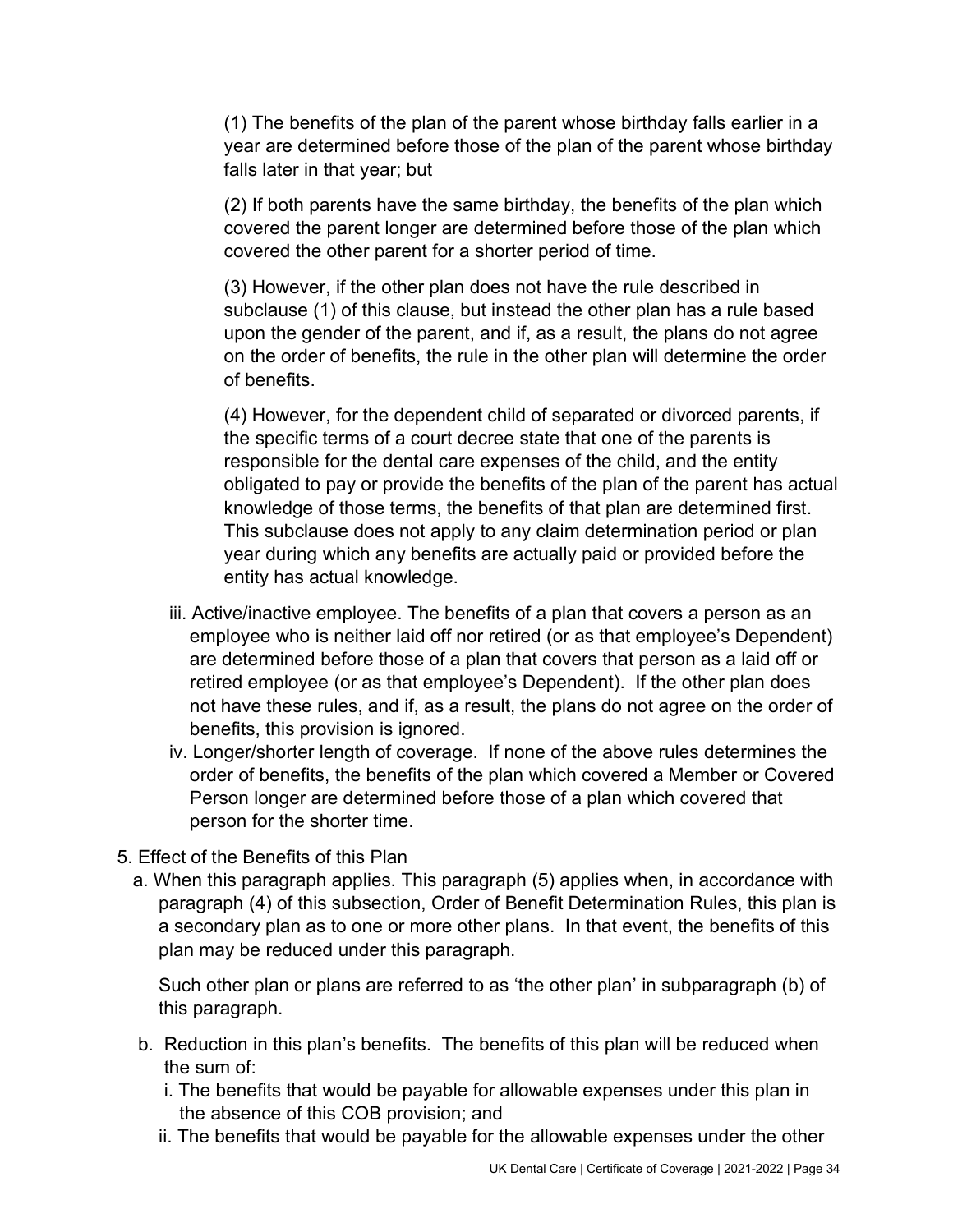plans, in the absence of provisions with a purpose like that of this COB provision, whether or not claim is made, exceeds those allowable expenses in a claim determination period. In that case, the benefits of this plan will be reduced so that they and the benefits payable under the other plans do not total more than the allowable expenses. When the benefits of this plan are reduced as described above, each benefit is reduced in proportion. It is then charged against any applicable benefit limit of this plan.

- 6. Right to receive and release needed information. Certain facts are needed to apply the COB rules. We have the right to decide which facts we need. We may get needed facts from or give them to any other organization or person. We need not tell, or get the consent of, any person to do this. Each person claiming benefits under this plan must give any facts it needs to pay the claim.
- 7. Facility of payment. A payment made under another plan may include an amount that should have been paid under this plan. If it does, we may pay that amount to the organization that made that payment. That amount will then be treated as though it were a benefit paid under this plan. We will not have to pay that amount again. The term 'payment made' includes providing benefits in the form of services, in which case 'payment made' means reasonable cash value of the benefits provided in the form of services.
- 8. Right of recovery. If the amount of the payments made by us is more than it should have been under this COB provision, we may recover the excess from one or more of the persons we have paid or for whom we have paid Insurers, or other organizations. The amount of payments made includes the reasonable cash value of any benefits provided in the form of services.

## **Subrogation**

You agree that we shall be subrogated, and succeed to any of your interest or rights against any other person or entity. We will have first priority in the payment. You also agree that we can exercise our right of direct recovery against you.

You shall assist us in our subrogation efforts. Some of the ways in which you will assist us is by executing necessary documents. You will not take any action prejudicing our rights or interests. We may suspend the payment of claims under your UK Dental Care plan in the event that you fail to cooperate with our efforts.

We may exercise our rights under this section to the extent of the total amount of benefits paid by us.

## Termination of Coverage

Termination of the UK Dental Care plan automatically terminates all your coverage as of the date of termination. It is the responsibility of the University of Kentucky to notify you of the termination of the coverage. However, the coverage will be terminated, regardless of whether the notice is given. The following are grounds/reasons for termination of coverage: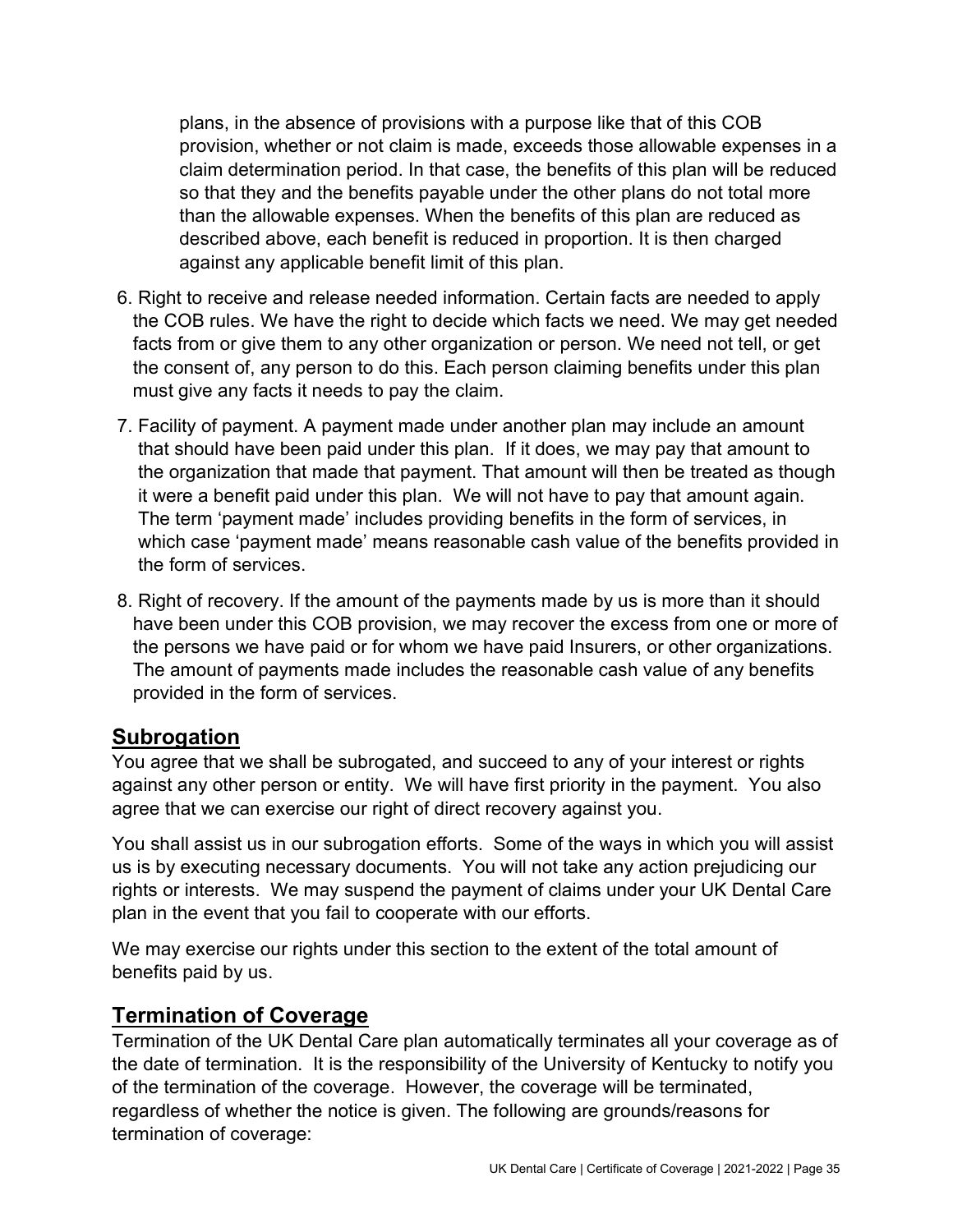#### Non-Payment

A Member failing to pay applicable Co-payment Amounts for services provided under this Certificate may be subject to termination of Membership consistent with this Certificate. Individuals cancelled for nonpayment of premiums or Co-payment Amounts will not be allowed to re-enroll at a later date.

#### Cessation of Operations

In the events of the cessation of operations or dissolution of UK Dental Care, this Certificate may be terminated immediately by us. UK Dental Care will be obligated for services for the remainder of the period in which Periodic Pre-payments were prepaid or as otherwise prescribed by law.

#### Ineligibility

Coverage of the Member will terminate when he or she ceases to be eligible for the plan as defined by the University of Kentucky Administrative Regulations or at the time the University of Kentucky terminates his or her eligibility for coverage under this Certificate. The termination is subject to the provisions on Continuation of Group Coverage and/or Conversion Privilege, if applicable, with such coverage terminating on the last day of the month of employment or loss of eligibility.

Coverage for a spouse will terminate on the date in which the Member is legally divorced from his or her spouse, or upon termination of the Member's coverage.

Coverage for a Dependent child will terminate on the last day of the month in which the first of the following occurs:

- 1. The child attains the age limit;
- 2. The child marries;
- 3. We determine that a Dependent beyond the limiting age is no longer totally disabled; or
- 4. Termination of the Member's coverage.

### Upon Request

Upon written request through the University of Kentucky, a Member may cancel coverage or remove any Dependent from Employee and Spouse/Partner, Employee and Child(ren), or Employee and Family Coverage for a qualifying family status change, such as marriage, divorce, birth, death, loss or gain of other insurance coverage. No benefits will be provided for Covered Services rendered after the Dependent's termination date, except as described in the Exclusions and Limitations section.

#### Misrepresentation

Benefits may be denied and coverage terminated if a Member's application or any claim contains a material misrepresentation, as determined by UK Dental Care. In the event a Member's coverage is terminated, the date of termination will be his or her original Effective Date or the date of submission of the misrepresented claim.

#### Dual Coverage

In the event you are covered under two or more Contracts issued by us, we reserve the right to terminate coverage under all but one Contract and refund to you or the Group, if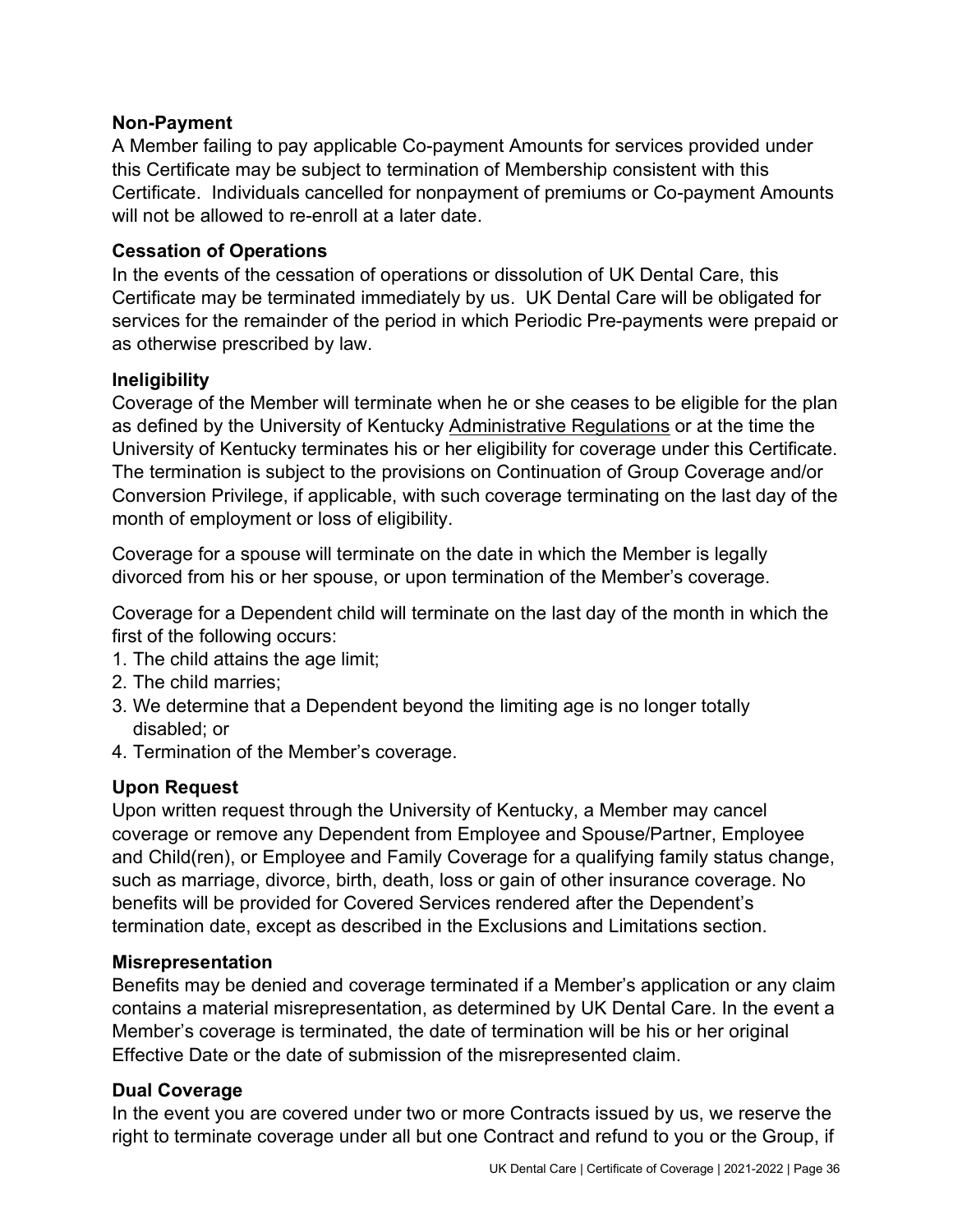applicable, the unearned portion of the Premium attributable to the terminated Membership(s), subject to the provision on Refunds.

### Member Conduct

This Certificate may be terminated if a Covered Person:

- 1. Fails to abide by this Certificate and in doing so prevents UK Dental Care from providing service to the Covered Person or other persons enrolled in UK Dental Care;
- 2. Does not establish and maintain a satisfactory patient-dentist relationship;
- 3. Displays conduct that is abusive and/or obstructive toward College of Dentistry staff or toward Participating UK Faculty or Post Graduate Student Dentists.

### Extension of Benefits

If you are totally disabled at the time the UK Dental Care Plan terminates, we will extend coverage for your disabling condition during the period of your total disability, up to a maximum of twelve (12) months, beginning with the date of the event which occurred which caused your total disability.

To obtain this coverage you must submit a written request for this extension of benefits within thirty-one (31) days of the date your coverage would otherwise terminate under this Certificate, together with proof of your total disability.

Extended benefits will be subject to all the applicable conditions of your Certificate and timely payment of premiums.

## Continuation of Group Coverage

1. If the provisions of COBRA (Consolidated Omnibus Reconciliation Act of 1985) applies to any Group, any Member whose coverage under this Certificate has been terminated is entitled to continue his or her existing Group benefits at 102 percent of the then applicable Group rate, provided coverage was terminated due to:

- a. termination of employment (unless because of gross misconduct),
- b. reduction in the number of hours worked, or
- c. the elimination of coverage, in whole or substantially in part, within one year before or after the commencement of bankruptcy by or against the University of Kentucky, from whose employment the Member had retired at any time.

2. Any member whose coverage has been terminated under this Certificate due to termination of employment for gross misconduct, or who otherwise loses Group Membership, will be entitled to continue Group benefits at the Group rate for a maximum period of 18 months from the date the Member's coverage would have otherwise terminated under this Certificate, as provided in the section called Continuation of Coverage Under Kentucky Law.

3. Continuation of Group Coverage is available to covered spouses/partners and dependents who lose eligibility for coverage due to:

- a. the death of the Member;
- b. divorce from the Member;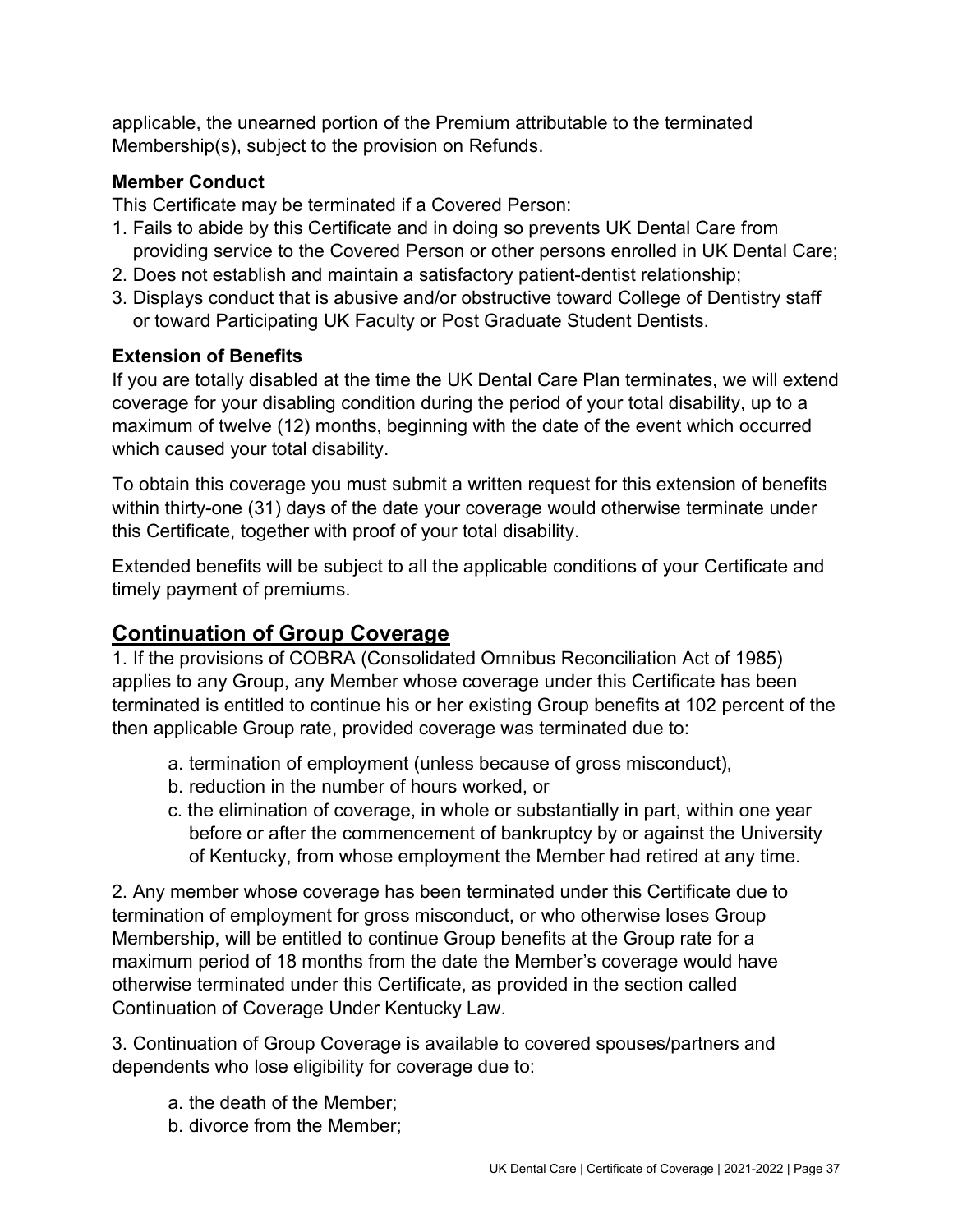- c. the Member's eligibility for Medicare coverage; or
- d. the covered child's loss of dependency status.
- 4. Continuation of Group Coverage will terminate on the earlier of:
	- a. eighteen (18) months from the date a Covered Person's coverage otherwise would have terminated under this Certificate because of the Member's termination of employment or reduction in hours worked;
	- b. thirty-six (36) months from the date a Covered Person's coverage otherwise would have terminated under this Certificate because of the Member's death, divorce, coverage under Medicare, or the Dependent child ceasing to be a Dependent child;
	- c. death, for a retired Member continuing benefits due to the Group's bankruptcy, and thirty-six (36) additional months for a Covered Person who is a surviving spouse/partner;
	- d. the date the Covered Person is entitled to Medicare or is covered by other Group coverage. If the other Group coverage excludes or limits benefits for a Pre-existing Condition, this provision does not apply;
	- e. twenty-nine (29) months from the date of the qualifying event if the Covered Person is disabled under Title II or XVI of the Social Security Act at the time coverage ended. One hundred and fifty (150%) percent of the applicable Premium may be charged for the last eleven (11) months thereof;
	- f. the date through which the Covered Person has timely paid the applicable Periodic Pre-payment; or
	- g. the date the UK Dental Care Benefits Plan is terminated. If the University of Kentucky has other Group dental coverage, the Covered Person may be eligible to continue benefits under other health or dental coverage.
- 5. In order to obtain COBRA coverage under this Certificate, the University of Kentucky must:
	- a. notify all Covered Persons of their right to continued Group coverage as required by federal law;
	- b. notify UK Dental Care as soon as possible of a qualifying event and of the selection by a Covered Person of continued Group coverage and the Effective Date of COBRA coverage; and
	- c. collect and forward Periodic Pre-payments to UK Dental Care on a timely basis.
- 6. In order to obtain this coverage for COBRA continuees enrolled with the Group prior to beginning coverage under this Certificate, the University of Kentucky must provide all information requested by UK Dental Care regarding COBRA continuees at the same time the Group application is made. In order to obtain this coverage for COBRA continuees acquired as a result of an acquisition of merger, the University of Kentucky must provide this information to UK Dental Care prior to the Effective Date of the acquisition of merger.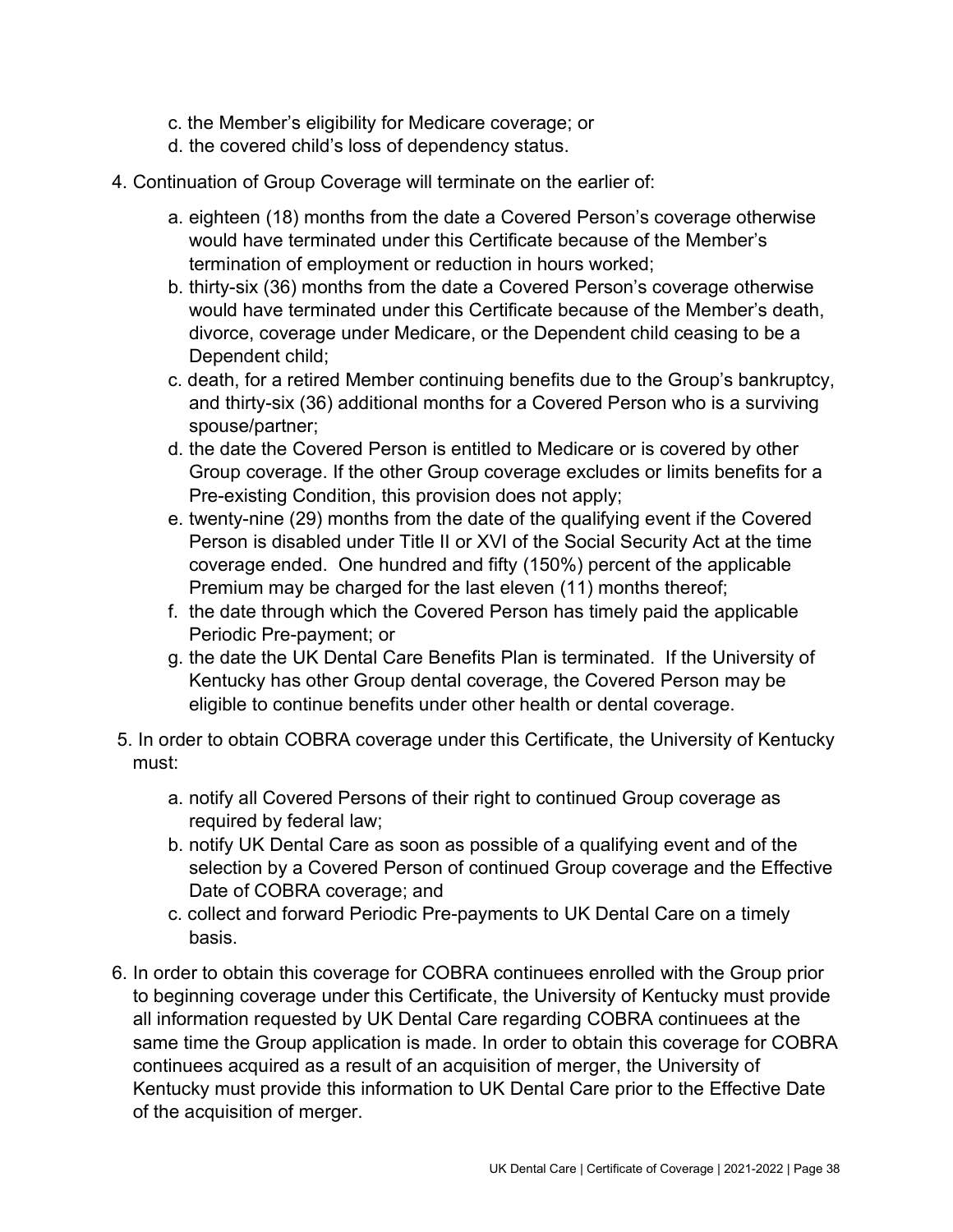- 7. In order to obtain COBRA coverage under this Certificate, the Covered Person must:
	- a. notify and provide documentation to the University of Kentucky within sixty (60) days of:
		- i. a separation or divorce from the spouse/partner;
		- ii. a change in a Dependent child's dependency status; or
		- iii. a Social Security disability determination.
	- b. request in writing to continue the Group coverage within sixty (60) days after notice of that right has been given by the University of Kentucky; and
	- c. pay the first applicable Periodic Pre-payment to the University of Kentucky within forty-five (45) days of the election date, and pay the remaining Periodic Pre payments within thirty (30) days of the due date.

8. A Covered Person whose coverage hereunder terminates at the end of the maximum coverage period will be eligible for conversion coverage as set forth below in the section on Conversion Privilege.

# Conversion Privilege

Any Covered Person who has been covered under this Certificate, or any Group coverage it replaced, for at least three months (six months, if your benefits are provided under a self-funded health plan) may convert to a conversion dental contract upon termination of this coverage.

The Member will be offered the conversion contract at his or her last known address. The Premium and written application for the conversion contract must be made to the University of Kentucky Dental Care Benefits Plan no later than:

- 1. thirty-one (31) days after termination of participation in this program if written notice of the Conversion Privilege is given to the employee upon termination of coverage; or
- 2. if no notice of the Conversion Privilege is given at the time of termination of Membership, then fifteen (15) days after the Member has actually been given written notice of the existence of the Conversion Privilege; but
- 3. in no event later than an additional sixty (60) days after the expiration of the initial thirty-one (31) day conversion period described above.

Conversion coverage will be available to a covered surviving spouse/partner and Dependent children upon the death or divorce of the Member, or upon termination of dependency due to attaining the age limit under the Group coverage.

Conversion coverage is not available to a Covered person eligible for, or covered by, Medicare or another contract providing similar benefits, or if issuing the conversion contract will make the covered Person over-insured according to our rules.

# Notice

Any notice required or permitted to be given by UK Dental Care will be deemed appropriately given if in writing and either personally delivered or deposited in the United States Mail with postage pre-paid and addressed to the Group.